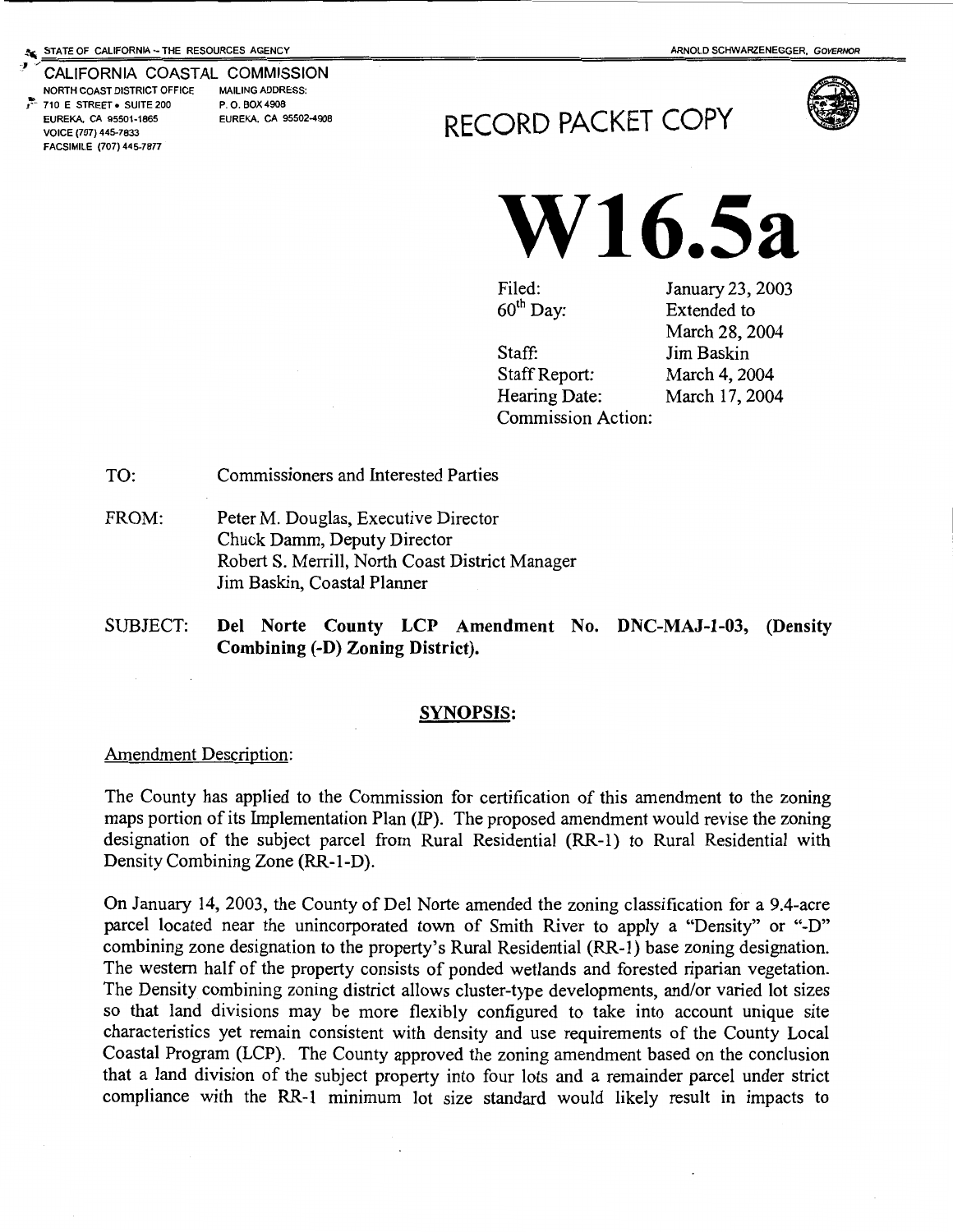environmentally sensitive resource areas and open areas on the property that could be avoided if the arrangement of lots and related building sites were clustered onto the upland areas along the parcel's eastern and southern sides.

However, land designated with a -D combining zone cannot be divided into more lots than the land use plan designation would otherwise allow. The LUP provisions for rural land subdivisions apply restrictions as to when the subdivision of lands outside of urban service area boundaries would be permissible. Generally, such a subdivision would be permitted only when: (1) 50% of the useable parcels in the area have been developed; and (2) the created parcels would not be smaller than the average size of the surrounding parcels. The County's LUP provisions also include criteria for determining whether the 50% area development threshold has been reached and further directs that "the minimum lot size designated for the land use classification that (sic) the land division is proposed establishes the average size." As the Rural Residential - One Dwelling Unit per One Acre  $(RR 1/1)$  land use designation for the subject property effectively establishes a one-acre minimum parcel size and since the provisions of the requested -D Combining Zone designation would allow for the creation of lots smaller than one-acre in size, the amendment would neither conform with or carry out the one-acre minimum lot size standard applied by the LUP's rural land division provisions or the provisions of the LUP's rural land use criteria regarding lots being no "smaller that the average size of the surrounding parcels."

#### Summary of Staff Recommendation:

The staff recommends that the Commission, upon completion of a public hearing, deny the amendment request as submitted.

Staff believes the Implementation Plan as amended would not conform with and adequately carry out the provisions of the County's Land Use Plan (LUP). Although the requested amendment may arguably be consistent with and adequately carry out the provisions of the LUP with respect to standards for siting new development in areas where there are adequate accommodating services available and the protection of environmentally sensitive habitat, staff believes the proposed amendment would not conform with and carry out the LUP standards for the subdivision of rural lands.

The motions and resolutions for denial of certification of the LCP amendment as submitted are found on pages 3-4.

Section 30513 of the Coastal Act provides that with regard to amendments to zoning ordinances, zoning district maps, and other implementing actions of the certified LCP:

<sup>1</sup> The County of Del Norte's land use plan maps do not designate *minimum parcel sizes* as the LUP's rural land division standards indicate. The LUP maps designate *maximum development density,* stated in terms of the maximum potentially allowable number of residential dwelling units that can be developed, consistent with all other applicable LCP provisions, in a given unit of land area, usually expressed as acreage (e.g., "I dwelling unit per 5 acres"). Minimum parcel sizes are established under the County's Implementation Plan in the prescriptive standards for each zoning district. Although minimum parcel size can sometimes be inferred from density (i.e., 1 du/ac.  $\approx 1$ ) ac. min. parcel size), these planning terms are sometimes, but not always, synonymous with one another.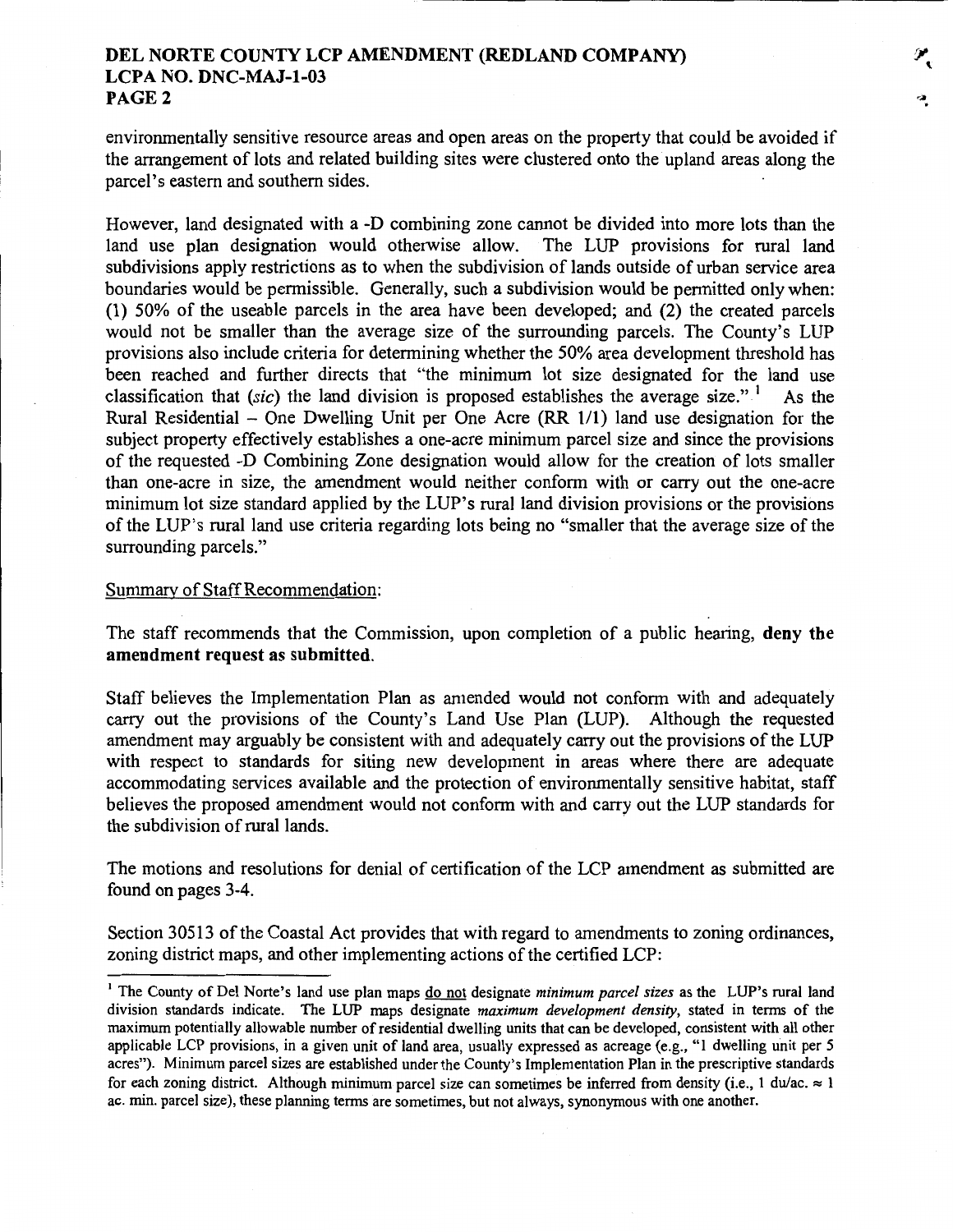*The commission may suggest modifications in the rejected zoning ordinances, zoning district maps, or other implementing actions, which, if adopted by the local government and transmitted to the commission, shall be deemed approved upon confirmation by the executive director.* [emphasis added]

Application od the -D Combining Zone to the subject property in order to vary from the base zone's minimum parcel size would conflict with the minimum lot size "average parcel" standard established under the LUP's rural land division criteria. As the subject LCP amendment is solely for changes to the Implementation Program (i.e., the zoning map for the project site) which are inconsistent with the provisions of the certified LUP and no amendment to the certified LUP is currently before the Commission, staff believes the Commission may only deny the subject amendment as submitted. Alternately, the County may withdraw the requested IP amendment and re-submit an amendment that included changes to both the LUP and the IP.

#### Analysis Criteria

 $\Delta$ .

 $\mathcal{C}$ 

To approve the amendment to the Implementation Plan (IP), the Commission must find that the Implementation Plan, as amended, conforms with and is adequate to carry out the Land Use Plan (LUP) of the County's certified LCP.

#### Additional Information:

For further information, please contact Jim Baskin at the North Coast District Office (707) 445- 7833. Correspondence should be sent to the District Office at the above address.

#### **STAFF NOTE:**

This LCP Amendment that comes before the Commission is associated with Coastal Development Permit Appeal No. A-1-DNC-02-152 (Redland Company). On January 8, 2003, the Commission found that a Substantial Issue had been raised by the appeal filed on the coastal development permit issued by the County of Del Norte, authorizing with conditions the subdivision of an approximately 9.4-acre parcel into four lots ranging in size from .58 acre to one acre with a 6.5-acre remainder parcel. The approval of the subdivision was accompanied by a request to apply a Density Combining Zone designation. However, at the time of the County's approval of the subdivision, the certification of an amendment to the County LCP's zoning maps to apply the -D designation had not been effected. In the time since the hearing on Substantial Issue, the County and applicant have submitted the subject LCP amendment request. Staff observes that, for the reasons discussed herein, even if the Commission were to certify the requested zoning map amendment to apply the -D Combining Zone designation, this action would not cure the issues of the coastal development permit's conformance with the certified LCP, as the subdivision, regardless of the application of a-D designation, would be inconsistent with the policies of the LUP regarding rural land divisions.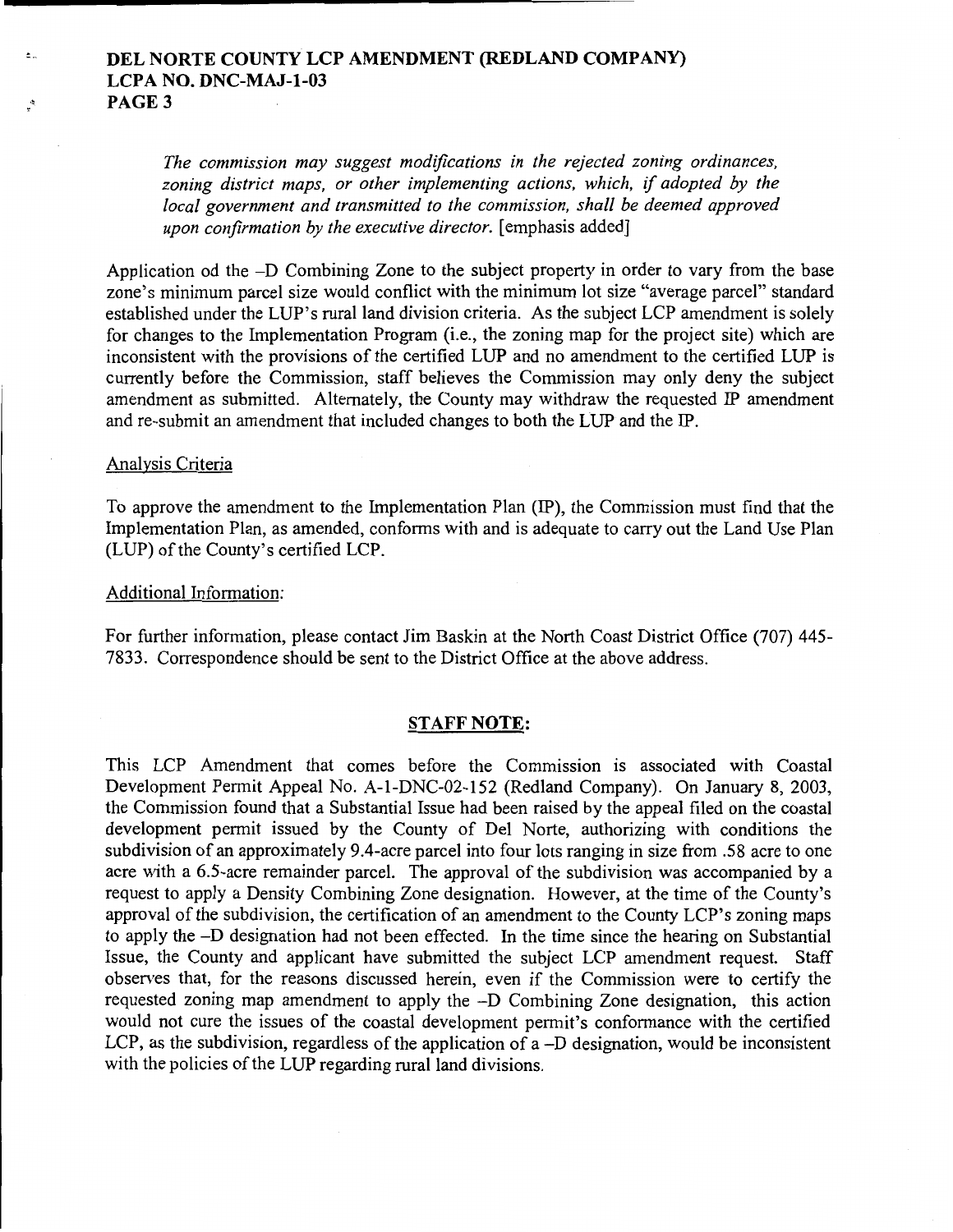## I. STAFF RECOMMENDATION, MOTION, AND RESOLUTION FOR LCP AMENDMENT NO. DNC-MAJ-1-03

## MOTION FOR DENIAL AS SUBMITTED:

I move that the Commission reject Implementation Program Amendment No. DNC-MAJ-1-03 for the County of Del Norte as submitted.

## STAFF RECOMMENDATION TO DENY:

Staff recommends a YES vote. Passage of this motion will result in rejection of the Implementation Program Amendment and the adoption of the following resolution and findings. The motion passes only by an affirmative vote of a majority of the Commissioners present.

## RESOLUTION TO DENY CERTIFICATION OF THE IMPLEMENTATION PROGRAM AS SUBMITTED:

The Commission hereby denies certification of Implementation Program Amendment No. DNC-MAJ-1-03 submitted for the County of Del Norte and adopts the findings set forth below on grounds that the Implementation Program as submitted does not conform with and is inadequate to carry out the provisions of the certified Land Use Plan. Certification of the Implementation Program Amendment would not meet the requirements of the California Environmental Quality Act as there are feasible alternatives and mitigation measures that would substantially lessen the significant adverse effects on the environment that would result from certification of the Implementation Program Amendment as submitted.

## II. FINDINGS TO DENY THE IMPLEMENTATION PROGRAM (IP) AMENDMENT AS SUBMITTED

## A. DESCRIPTION OF PROPOSED IP AMENDMENT AND RELATED APPEAL

## 1. Background.

On October 2, 2002, the County of Del Norte Planning Commission: (1) approved with conditions Coastal Development Permit Application Nos. MS211 C and R0203C for the subdivision of a 9.4-acre parcel into four parcels ranging in size from 0.58 acre to one acre with a 6.5 acre remainder parcel; and (2) approved an LCP amendment applying a "Density" (-D) combining zone overlay onto the subject property's Rural Residential (RR-1) base zone designation. A condition of the subdivision approval is that the final map cannot be recorded until the applicant presents evidence that the Commission has certified the zoning amendment. The zoning reclassification was requested to allow the developer to cluster building sites onto parcels of less than the one-acre minimum lot size required by RR-1 zoning district standards as proposed in the subdivision application.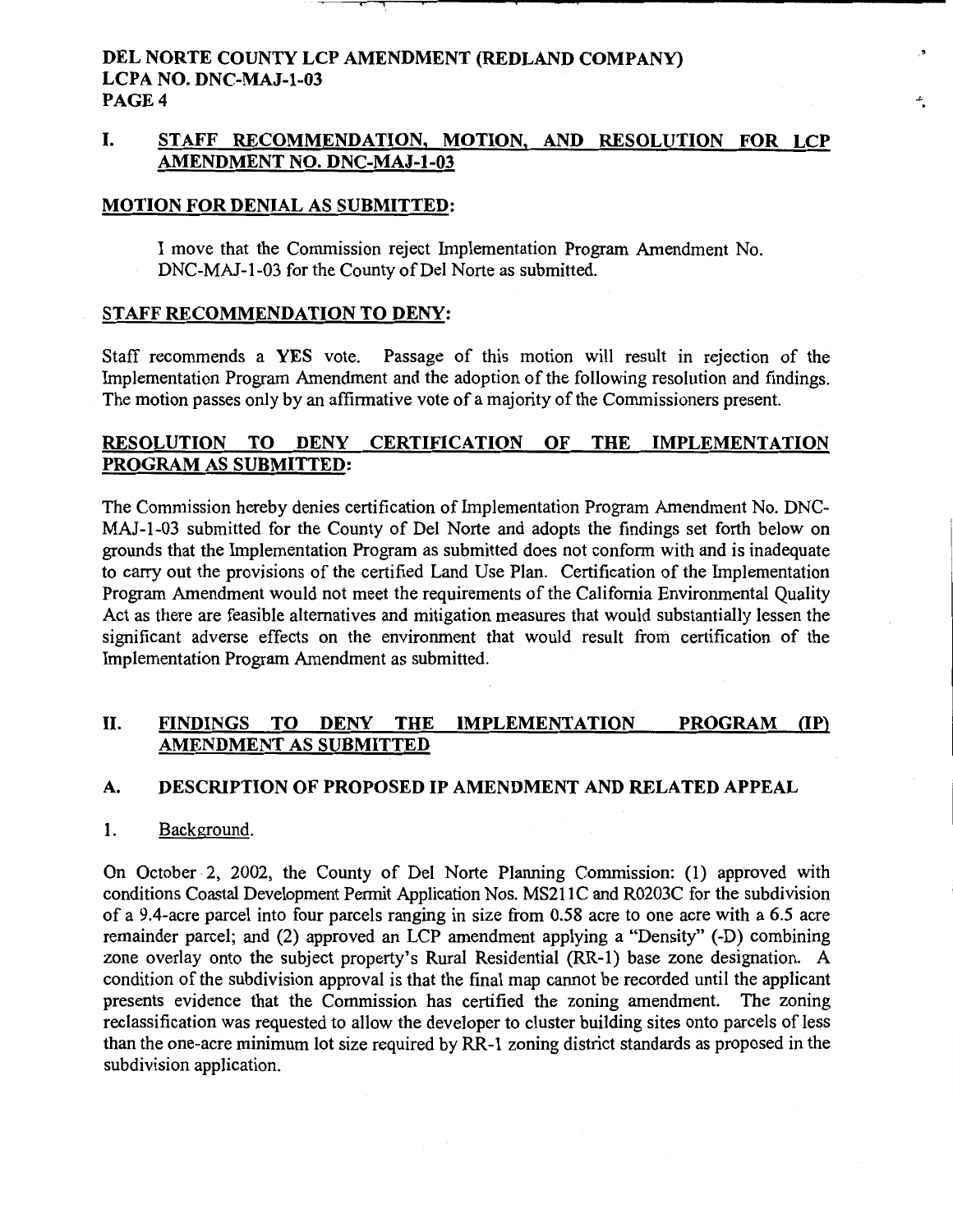The decision of the Planning Commission regarding the conditional approval of the subdivision was not appealed at the local level to the County Board of Supervisors. The County then issued a Notice of Final Action which was received by Commission staff on October 17, 2002. An appeal of the County's approval of the subdivision was submitted to the Commission on October 31, 2002, within 10 working days after receipt by the Commission of the Notice of Final Local Action.

The appeal filed on the subdivision raised contentions highlighting the approved development's nonconformance with LCP policies for the protection of environmentally sensitive habitat areas on the project site, namely wetlands and riparian vegetation. Another contention of the appeal centered on the fact that the County acted to conditionally approve the land division contingent upon the subsequent certification of the Density combining zone designation rather than act on the coastal development permit for the land division after the LCP amendment had been certified by the Commission. The appellants contended that the project as approved would result in the creation of three substandard sized parcels inconsistent with the currently certified standards of the Rural Residential (RR-1) zoning district in which the subject property is situated.

The appellants noted that pursuant to Section 30604(b) of the Coastal Act, after certification of a local coastal program, a coastal development permit can only be issued if the local government or Coastal Commission finds that the proposed development is in conformity with the certified local coastal program. The appellants emphasize that the project as approved, with three lots less than one-acre in size, is inconsistent with the policies and standards of the LCP as currently certified and contrary to the adopted findings.

On January 8, 2003, the Commission found that the appeal raised substantial issues of the approved project's conformance with the LCP and directed that the project be considered at a *de novo* hearing. The Commission continued the *de novo* portion of the appeal hearing to a subsequent meeting to enable the applicant to provide additional wetland delineation information and an analysis of needed ESHA buffer widths to assist the Commission's determination as to whether the project can be found consistent with the wetland and ESHA protection policies of the certified LCP.

After the Planning Commission's initial action on the appeal, the County Board of Supervisors transmitted the subject LCP amendment to the Commission for certification. The proposed amendment would amend IP but not LUP provisions, with which the proposed subdivision project is in conflict (see Exhibit No. 6). On January 23, 2003, the County submitted the IP amendment application.

On January 27, 2003, after initially reviewing the submitted IP application, Commission staff determined the application to be complete for filing and scheduled the amendment for a hearing before the Commission. Upon further analysis of the proposed amendment's interactions with the rural land division standards of the LUP relating to allowable minimum parcel size, Commission staff requested that a one-year extension be granted to the time for Commission action on the amendment in order to more fully examine issues regarding the proposed IP amendment's nonconformance with certified provisions of the LUP. The Commission granted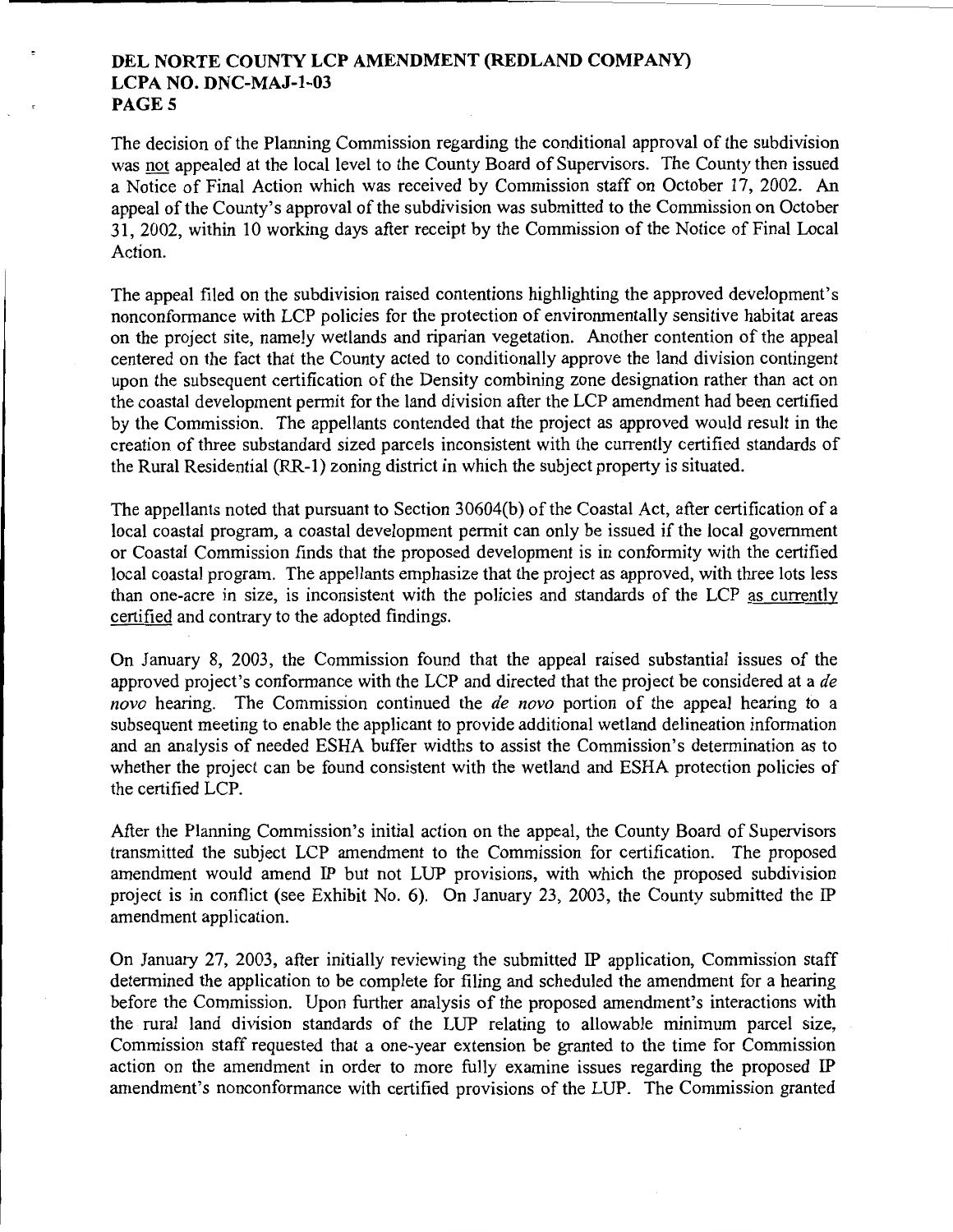the requested one-year time extension on March 5, 2003, extending the time for Commission action to March 28, 2004.

#### 2. IP Amendment Description.

The County of Del Norte is seeking to amend the zoning designation from Rural Residential (RR-1) to Rural Residential with Density Combining Zone (R-1-D) on a 9.4-acre parcel within the unincorporated Smith River community area. The proposed amendment involves a change to Local Coastal Program Zoning Enabling Ordinance (LCPZEO) Section 21.06.050. This code section consists of the officially adopted zoning maps for portions of the County within the coastal zone. Specifically, the proposed amendment would modify the zoning map for Area B-3 to add a Density combining zone designation to that portion of the RR -1 zoning district located between Highway 101, Mouth of Smith River Road, and the Ship Ashore commercial recreational complex, comprising APN 102-080-47, the subject Redland Company property (see Exhibit Nos. 4 and 6).

The RR-1 base zone standards require that any lot created by land division or lot line adjustment be a minimum of one acre in size. The amendment was initiated by the owners of a RR-1 zoned parcel in the Smith River community area who are seeking to subdivide the property in a manner that would not be permitted under the base zone regulations (see Exhibit No. 7). In general, application of the -D designation to property could, if consistent with all other applicable LCP provisions, allow the creation of lots of less than the minimum lot size standard of the base zoning district while ensuring that the total number of parcels that can be created is no more than the number of parcels that can be created under the underlying land use plan density standard (see Exhibit No. 8).

## 3. Site Description.

The subject site consists of a vacant irregularly shaped 9.4-acre parcel on Redland Lane, a private road that runs south-southwest from Highway 101, approximately  $\frac{1}{2}$  mile north of the mouth of the Smith River, approximately three miles west-northwest of the unincorporated town of Smith River (see Exhibit Nos.l-3). The property consists of a generally flat, grass-covered lot situated on an uplifted marine terrace that contains wetlands and riparian vegetation within a gulch along its western-central portion. These resource areas consist of two seep-fed ponds and a connecting watercourse with a well-established tree- and brush-covered riparian corridor along their margins. Plant cover on the elevated portions of the parcel is comprised of upland grasses, forbs, and landscaping shrubs and trees. The portion of the property within the gulch side slopes is covered by thickets of Red alder (Alnus rubra) interspersed with Sitka Spruce (Picea sitchensis), with a variably dense understory comprised of Himalaya blackberry (Rubus discolor), California blackberry (Rubus ursinus), salmonberry (Rubus spectablis), cascara sagrada (Rhamnus purshiana), and tansy ragwort (Senecio jacobaea). Areas within the ponds were covered by a combination of obligate hydrophytes, including pondweed (Potomogeton sp.), water lentil (Lemna sp.), and wappato (Sagittaria sp.), and surrounded by sedges (Carex sp.). Given the presence of surface hydrology and the composition of plants within the ponds, connecting stream, and the adjacent gulch slopes, the area comprises a mixture of wetland and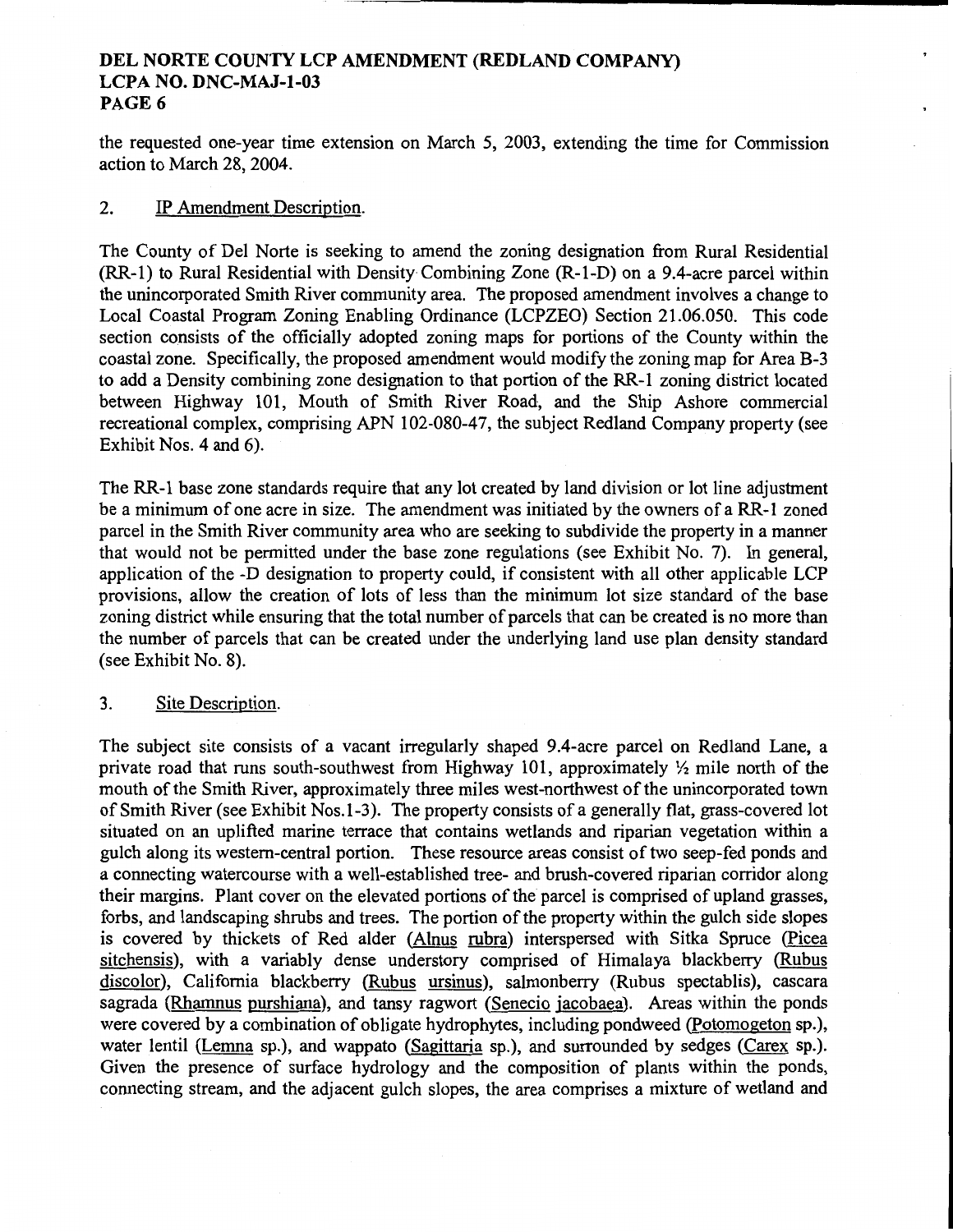riparian vegetation environmentally sensitive habitat areas as defined by the certified LCP. Other than yard and landscaping improvements associated with the single-family use by one of the applicant company's principals on an adjoining parcel, the project parcel is presently vacant.

The subject site lies within the LCP's "Smith River" sub-region and is subject to the specific area policies and rural land division requirements for "Planning Area No. 1, Ocean View Drive." The subject property is designated in the Land Use Plan as Rural Residential – One Dwelling Unit per One Acre (RR 1/1) and on the Coastal Zoning Map as Rural Residential (RR-1), certified by the Commission on October 12, 1983. The subject property is not within any viewpoint, view corridor, or highly scenic area as designated in the Visual Resources Inventory of the LCP's Land Use Plan. Due to the property's location on a private road and the surrounding private land development pattern, public views to and along the ocean across the property are limited. Additionally, given the presence of tall trees and other mature vegetation between the highway and project parcel, views of the site from Highway 101 and other public recreational areas are limited to a relatively brief gap in the roadside vegetation along southbound Highway 101 as it passes the parcel's 30-foot-wide highway frontage.

The subject property is in an appealable area, due to its location between the first public road and the sea and the presence of sensitive coastal resource areas, namely wetlands, on the site.

## B. LCP AMENDMENT ANALYSIS

## 1. Coastal Act and LCP Provisions Regarding Implementation Plan Amendments.

Section 30513 of the Coastal Act establishes the criteria for Commission action on proposed amendments to certified Implementation Plans (IP). Section 30513 states, in applicable part:

... *The commission may only reject zoning ordinances, zoning district maps, or other implementing actions on the grounds that they do not conform with, or are inadequate to carry out, the provisions of the certified land use plan.* If *the commission rejects the zoning ordinances, zoning district maps, or other implementing actions, it shall give written notice of the rejection specifying the provisions of land use plan with which the rejected zoning ordinances do not conform or which it finds will not be adequately carried out together with its reasons for the action taken.* 

To approve the amendment, the Commission must find that the amended Implementation Plan will conform with and adequately carry out the provisions of the LUP as certified. Section 21.50B.020.30 of the LCPZEO also addresses general provisions for consistency between the LUP and the zoning regulations.

LCPZEO Section 21.50B.020 states, with regard to consistency of the IP and/or changes thereto with the LUP: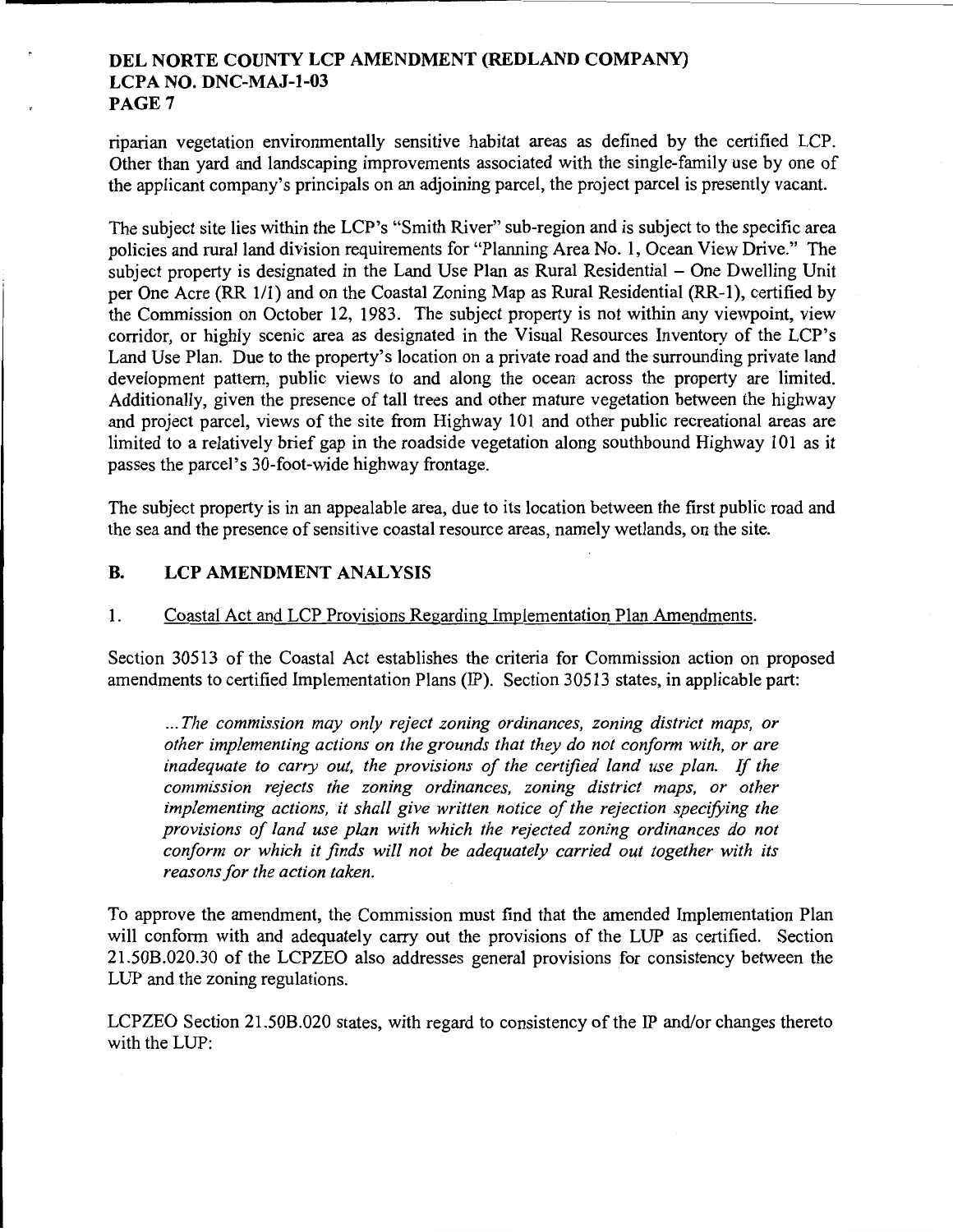*Chapters 21.02 through 21.60 and any amendment thereto shall be consistent*  with the County's General Plan. Within the California coastal zone consistency *of zoning with the General Plan Coastal Element shall be as set forth in Table A* , *following this chapter.* 

For the reasons discussed in the findings below, the proposed amendment to the Implementation Program is inconsistent with and inadequate to carry out the certified Land Use Plan.

2. The Role of the D Combining Zone in Implementing LUP Policies and Standards.

LCPZEO Chapter 21.36 of the County of Del Norte's certified LCP contains the regulations for the "Density" or "D" Combining Zoning District (-D). LCPZEO Section 21.36.030 states:

- *A. The D combining district may be utilized on subdivision projects when, because of terrain, site characteristics or overall project design, varying lot sizes or cluster development with mitigating open areas are more desirable than standard uniform lot sizes.*
- *B. The overall project density shall not exceed the General Plan density requirement for the project site.*
- C. *The building site area required for each lot shall be shown on the final subdivision map. No further land divisions shall be permitted unless a rezone is granted and the land division is consistent with the General Plan or adopted specific plan density requirement for the total original project site.*
- *D. A resolution of intention to rezone to the D combining district may be adopted at the time of approval of the tentative map, however, the rezone shall not be in effect until the final subdivision or parcels map has been recorded with the county clerk.* [emphasis added]

As presented in its intention statement, the purpose for the D designation is to *" ... allow clustertype developments, and/or varied lot sizes which would best utilize unique site situations ... "*  Subject to LUP limitations that are discussed further below, in certain instances, the -D overlay can function as an exemption to the enumerated minimum lot size standards contained within the base zoning district by allowing for deviations from such standards at the discretion of the approving authority acting on a land division project.

Preliminarily, to qualify for potential application of the -D overlay the proposed project site must be: (1) located within an Agriculture General (A), Rural Residential (RR-1), Residence (R-1, R-2, R-3) or Commercial Timberland (CT) zoning district; and (2) involve a subdivision where,

<sup>&</sup>lt;sup>2</sup> The list of consistent zoning designations listed in the cited "Table A" for implementing a RR 1/1 land use designation includes: RR-1, RRA-1, PC, C-1, -B, -C, -D, FP1, FP2, FP3, -MH1, and -MH2 (see Exhibit No.9).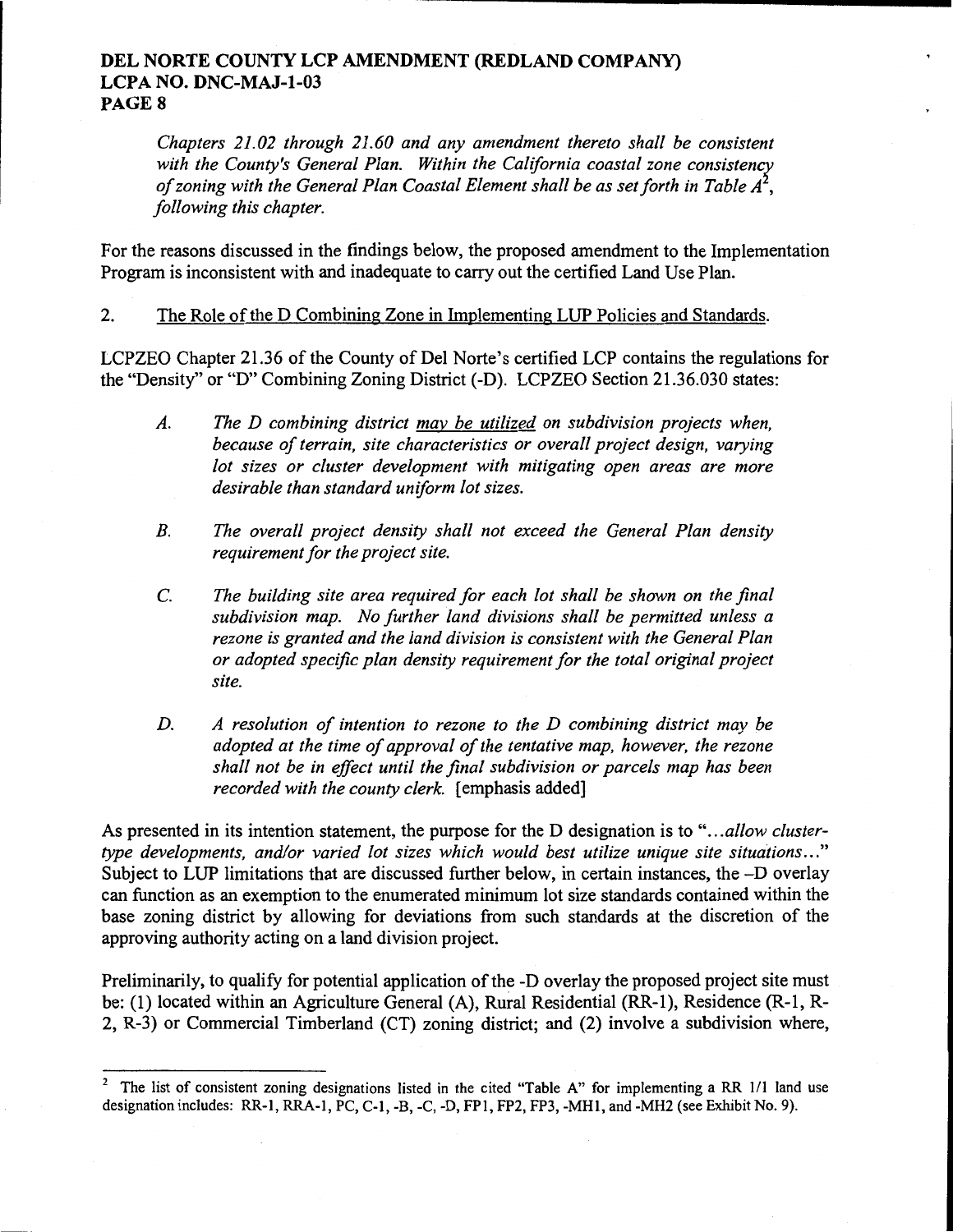because of terrain, site characteristics or the overall project design, varying lot sizes or cluster development with mitigating open areas would be more desirable than standard uniform lot sizes.

The application of the -D designation to a property's zoning effects future development at the site in the following ways:

- The prescriptive minimum lot size standards of the associated base zoning district designation may be relaxed in certain situations, facilitating the clustering of building sites onto smaller parcels;
- Although smaller parcels than would normally be allowed under base zone and rural subdivision standards can be platted, the overall project density cannot exceed the General Plan density requirement for the overall project site;
- Requisite building site areas for each lot must be shown on the final subdivision map; and
- No further land divisions of the site may be permitted unless a rezone is granted and the subsequent land division is found consistent with the General Plan or adopted specific plan density requirement for the total original project site

The Commission finds that the subject parcel is located within an RR-1 district and involves a subdivision proposal where clustering parcels and building site's to maintain the upland open areas adjacent to the site's wetlands and riparian vegetation as buffer areas could be desirable. Such clustering could avoid potentially significant impacts associated with utilizing a more traditional lot pattern that could cause more of the divided parcels to enter into habitat areas and result in more future development on the parcels being placed in close proximity to such environmentally sensitive areas. However, as discussed further below, even if such potential exists, the proposed IP amendment to apply the -D Combining Zone to the subject site would not otherwise conform with the rural land division criteria of the certified LUP.

## 3. Adequacy of Implementation Plan Changes to Carry Out the LUP.

As stated above, Section 30513 of the Coastal Act indicates that to approve the amendment, the Commission must find that the amended Implementation Program conforms with and is adequate to carry out, the provisions of the certified land use plan.

- a. Rural Land Division Criteria.
- 1) Relevant LUP Provisions:

Citing Section 30250(a) of the Coastal Act as its impetus, Section II.D.2 of the Del Norte County LUP's New Development Chapter restricts divisions of rural lands within the County to cases where it can be found that:

- *Fifty percent of the usable parcels in the area have been developed; and*
- *The created parcels would not be smaller than the average size of the surrounding parcels.*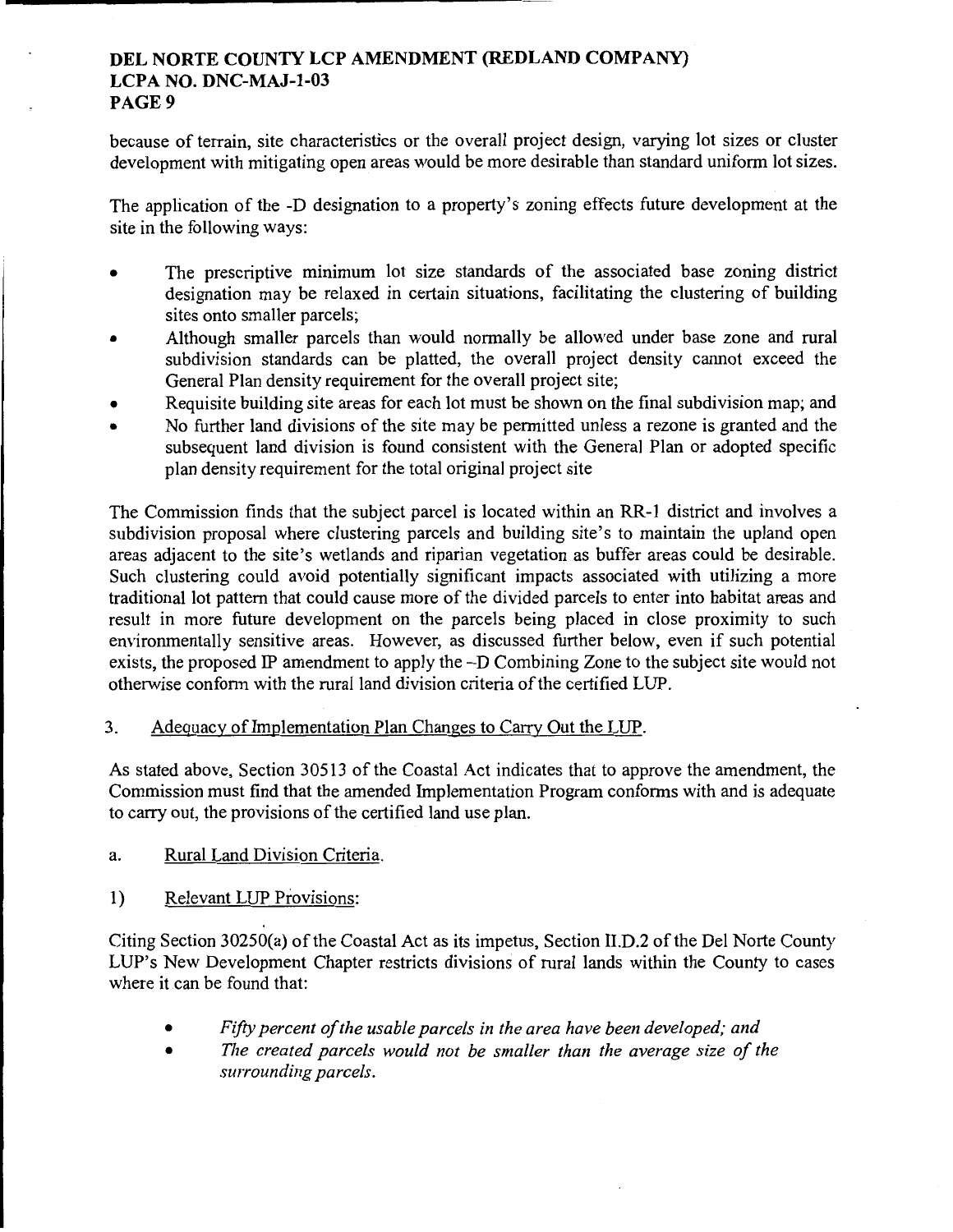Section II.D.2 goes on to include the following criteria for assessing a proposed rural subdivision project's conformance with the above-stated development prerequisites:

- *a. Useable parcels does* (sic) *not include parcels committed to agricultural*  (sic) *and designated as such in the Land Use Plan, parcels committed to timberland and designated as such on the Land Use Plan, nor shall parcels committed to open space or portions of parcels committed to open space be considered as useable parcels.*
- *b. To determine* if *the 50% rule has been met, a survey of the existing parcels in each planning area (delineated on the Land Use Maps) will need to be conducted.* If *50% or more of the existing lots are developed, then the land division may be processed.*
- *c. The Land Use Plan designates the minimum lot size for parcels in each planning area. As these minimum lot sizes are reflective of the average size of lots in each area, the minimum lot size designated (or the land use classification that* (sic) *the land division is proposed establishes the average size.* 3 [emphasis added]

## 2) Conformance and Adequacy Analysis

Unlike a planned development designation, the -D designation grants only the ability to vary from the lot size standard of the base zone. The -D overlay does not provide for any increase in the overall density as set by land use designation, nor allow for other types of uses or variances from lot design regulations set by the base zoning district as a change to a planned unit development or other type of zoning designation might.

Regardless of the limited nature of the -D zone provisions, as described in Background Finding Section II.A.l above, this LCP request is being driven by a particular subdivision project currently on appeal before the Commission. Accordingly, some consideration must be included within this analysis as to what interaction and effects "the average size of surrounding parcels" may have on future development at the project site if the proposed change in zoning were to be certified

The proposed LCP amendment would apply an overlay zoning designation in order to allow for subdivision of the subject property into some parcels smaller than the one acre size limitation otherwise required by the property's RR-1 base zone regulations. However, so that the average size of the resulting parcel would not exceed the one-dwelling-unit-per-acre maximum density

<sup>3</sup> The County of Del Norte's land use plan maps do not designate *minimum parcel sizes* as the LUP's rural land division standards indicate. The LUP maps designate *maximum development density,* stated in tenns of the maximum potentially allowable number of residential dwelling units that can be developed, consistent with all other applicable LCP provisions, in a given unit of land area, usually expressed as acreage (e.g., "1 dwelling unit per 5 acres"). Minimum parcel sizes are established under the County's Implementation Plan in the prescriptive standards for each zoning district. Although minimum parcel size can sometimes be inferred from density (i.e., 1 du/ac.  $\approx 1$ ac. min. parcel size), these planning terms are sometimes, but not always, synonymous with one another.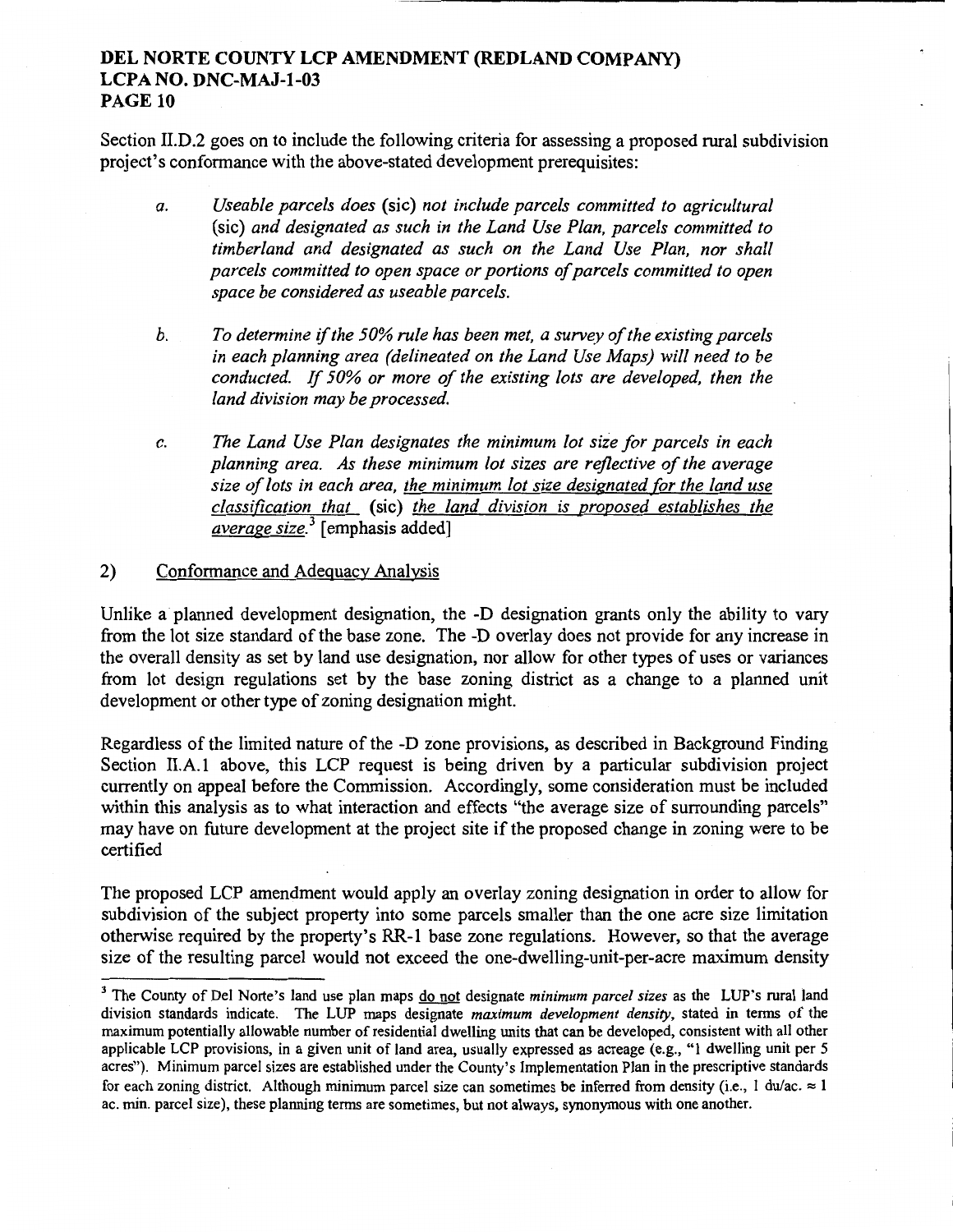required by the RR 1/1 land use designation, some of the parcels would have to be bigger than one acre. As described in Background Finding Section II.A.1 above, the applicants are proposing that a 9.4-acre parcel be subdivided to create four lots ranging in size from .58-acre to one acre with a 6.5-acre remainder parcel. This particular subdivision proposal would have an average narcel size (as expressed as the arithmetic mean) of 1.8 acres average parcel size (as expressed as the arithmetic mean) of 1.8 acres  $(10.58+0.63+0.67+1.00+6.5] \div 5 = 1.8$ , well above the minimum one-acre maximum density specified under the RR designation.

Notwithstanding any future project's conformance with the land use designation's density standard and with the addition of the -D zoning designation to allow parcels smaller than the one-acre minimum size specified by the property's RR-1 zoning, approval of any subdivision proposal of rural lands must also be found consistent with the other requirements within the LUP, particularly the rural land division standards of New Development Chapter Section II.D.2. These standards limit the division of lands outside of urban services boundaries to situations where: (a) 50% of the useable parcels in the area have been developed; and (b) the resulting created parcels would not be smaller than the average size of the surrounding parcels. Assuming for purposes of this analysis that the first criterion is met, a rural lands subdivision can be authorized only when the resulting parcels would not be smaller than the average size of the surrounding parcels. In this case, the LUP specifies that the average size of surrounding parcels is one acre. In comparison, the smallest parcel size being envisioned for the future development project associated with this LCP amendment would be .58-acre.

#### "Average Parcel Size" Set By Minimum Parcel Size of Land Use Plan Designation

As stated in the rural land division criteria cited in Findings Section II.B.3.a.1) above, for purposes of determining compliance of a proposed subdivision with the rural subdivision standards, Criteria c directs that *" ... the minimum lot size designated for the land use classification in which the land division is proposed establishes the average size."* Accordingly, pursuant to the County's certified LCP, regardless of what the actual calculated mean, median, or modal parcel size for an appropriately defined surrounding area may specify, this LUP provision indicates that the minimum parcel size as set under the applicable land use designation for a site is the average parcel size from which no subdivided parcel may be smaller.

The LUP's Land Use Map for the Smith River Area designates the subject site as Rural Residential - One Dwelling Unit per One Acre (RR 1/1). Though this development standard is in actually an expression of potentially allowable maximum density rather than minimum parcel size, because development of a fractional (less than one) dwelling on a parcel of less than oneacre in size would be nonsensical, the *de facto* minimum parcel size for this land use designation would be one acre. Therefore, for purposes of administering the LUP's rural land division criteria, parcel sizes at the project site, regardless of whether a -D combing zone designation were applied or not, would be restricted to being no smaller than one acre.

However, the requested LCP amendment would instead propose to apply the provisions of the -D combining zone to the subject site to specifically allow for parcels of less than the one-acre minimum size set by the underlying RR-1 base zone. Thus, application of the -D combining zone designation at the subject site would not provide any design flexibility with respect to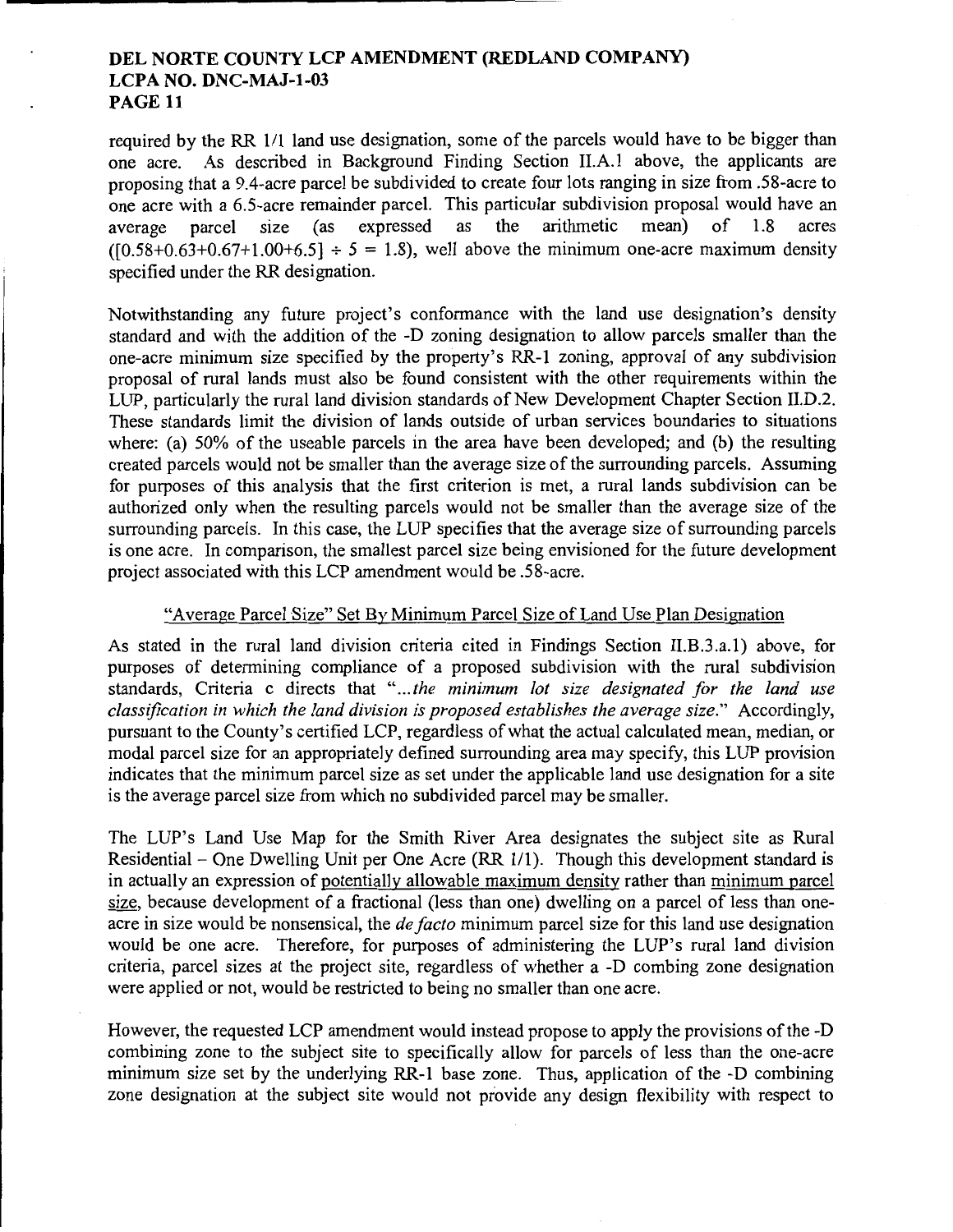allowing variable parcel sizes but would instead establish a minimwn parcel size standard in overt conflict with the rural land division criteria. Consequently, the proposed LCP amendment would neither conform with or adequately carry out the provisions of the LUP. Therefore, the proposed amendment must be denied.

The Commission notes that, notwithstanding the inconsistency between the LUP rural land division criteria and the application of the Density Combining Zoning District to the subject site, application of the -D overlay can be applied consistent with the LUP in other circumstances. For example, application of the -D designation to allow subdivision to parcel sizes smaller than that stated in the base zoning standards would be possible within the Urban Service Boundary where such subdivisions would not be subject to the LUP's rural land division criteria.

## III. CALIFORNIA ENVIRONMENTAL QUALITY ACT

Pursuant to SB 1873, which amended the California Environmental Quality Act (CEQA), the Coastal Commission is the "lead agency" in terms of meeting CEQA requirements for local coastal programs. In addition to making a finding that the amendment is in full compliance with the Coastal Act, to certify the proposed LCP amendment, the Commission must make a finding consistent with Section 21080.5 of the Public Resources Code. Section 21080.5(d)(2)(A) of the Public Resources Code requires that the Commission not approve or adopt an LCP:

... if *there are feasible alternatives or feasible mitigation measures available which would substantially lessen any significant adverse effects which the activity may have on the environment.* 

As discussed in the findings above, the amendment request as submitted is inconsistent with the California Coastal Act and could result in significant environmental effects within the meaning of the California Environmental Quality Act.

## IV. EXHIBITS:

- 1. Location Map
- 2. Vicinity Map
- 3. County of Del Norte Assessor's Parcel Map 102-08
- 4. Site Plan Map
- 5. Zoning Map Area B-3
- 6. County Resolution
- 7. LCP Zoning Enabling Ordinance Chapter 21.06 "Zoning Districts"
- 8. LCP Zoning Enabling Ordinance Chapter 21.16 "Rural Residential Zoning District"
- 9. LCP Zoning Enabling Ordinance Chapter 21.36 "Density Combining District"
- 10. LCP Zoning Enabling Ordinance Table A "Coastal Element Land Use Plan and Zoning Consistency Matrix"
- 11. Excerpt, *Billings v. California Coastal Commission*
- 12. Lot Size Study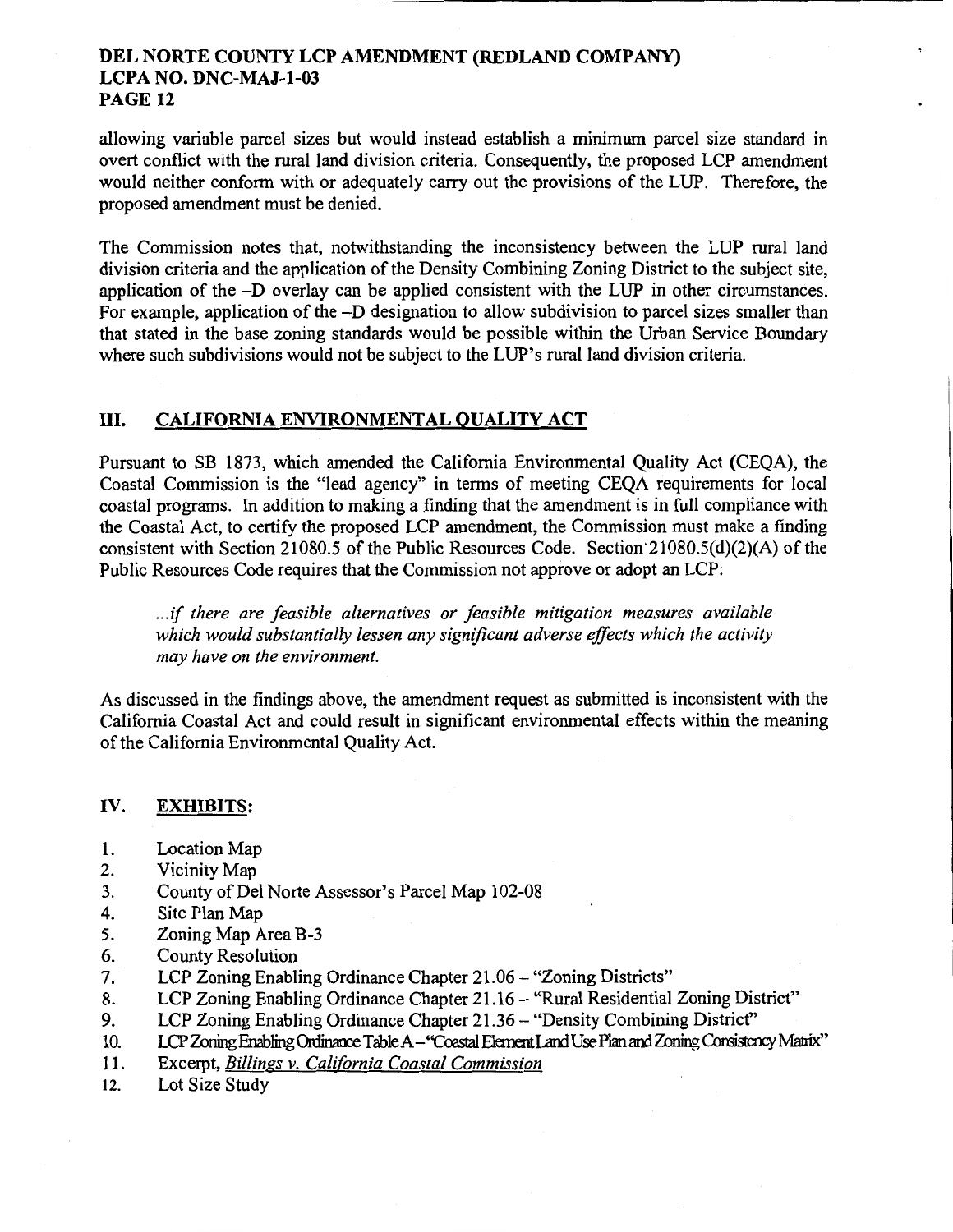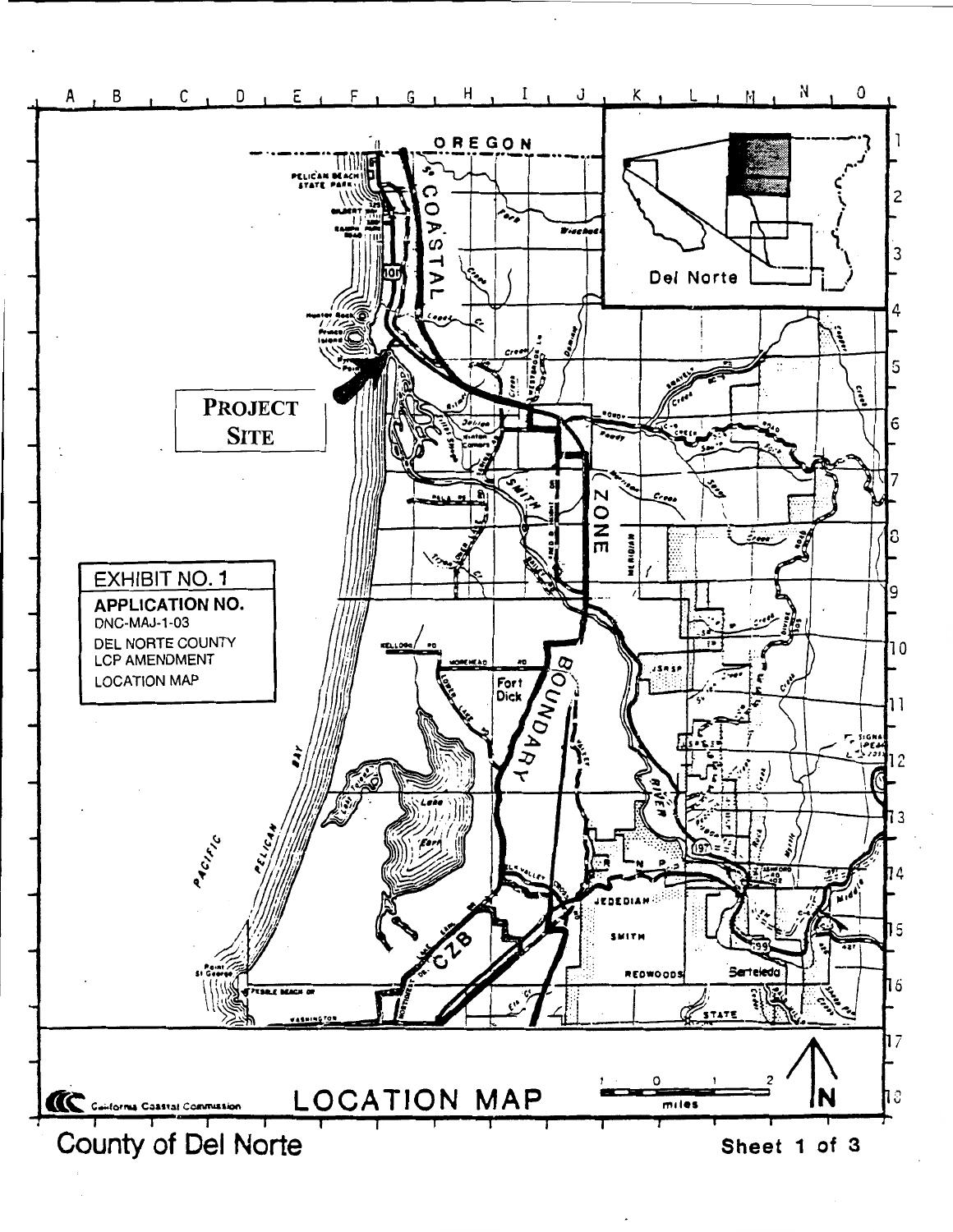TopoZone- The Web's Topographic Map



http://www.topozone.com/print.asp?z=10&n=4645067.000124&e=400074.999999378&s=5... 3/3/2004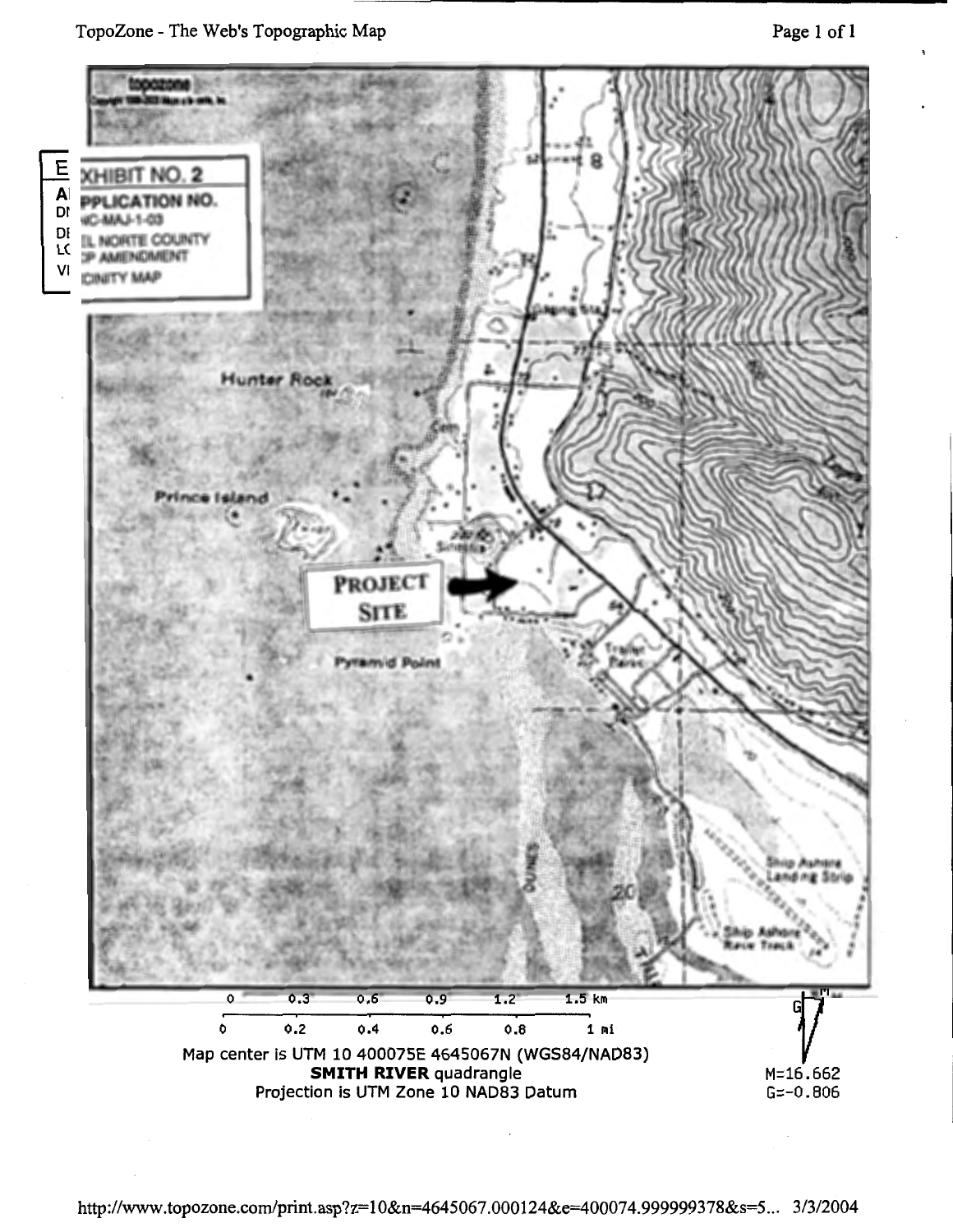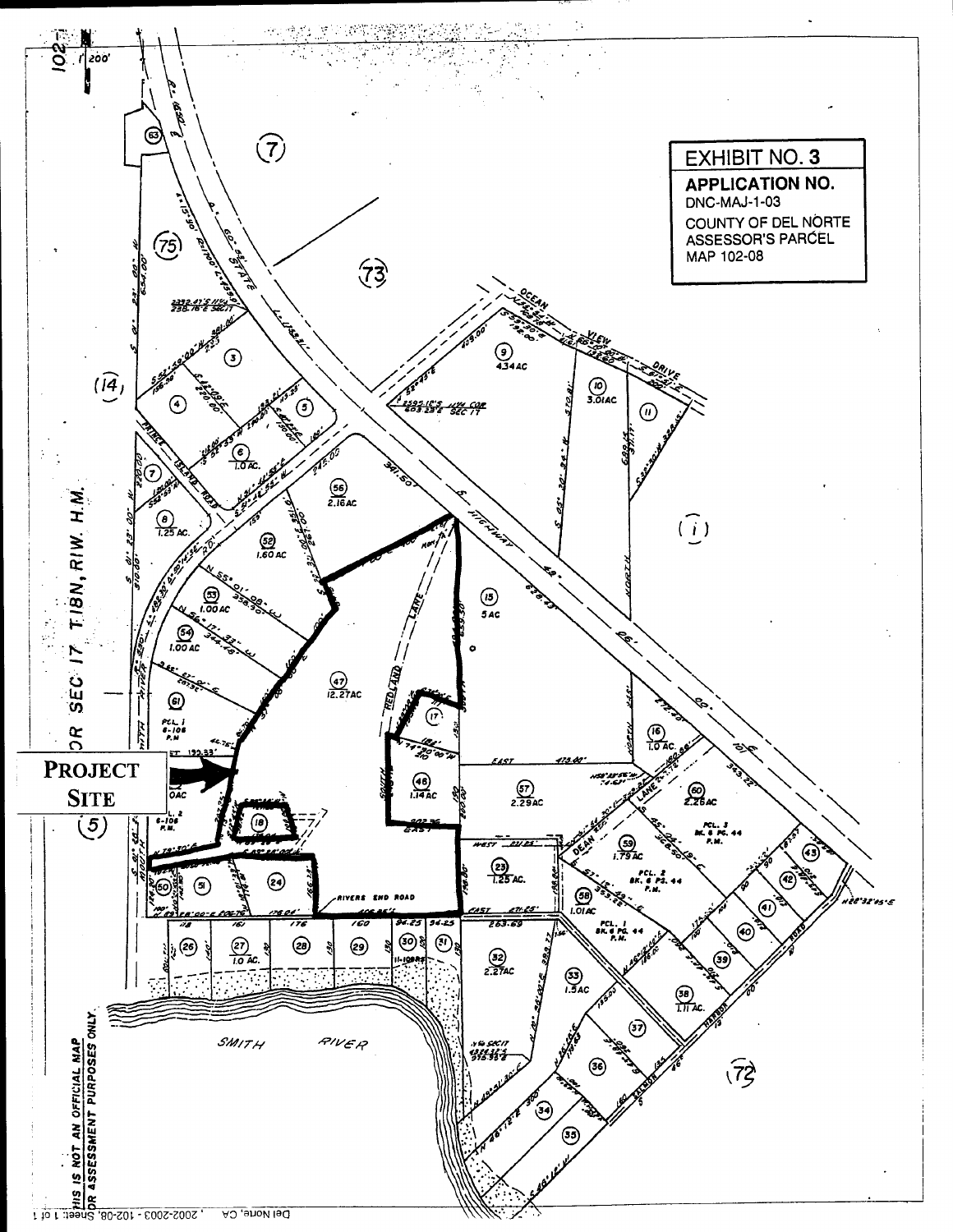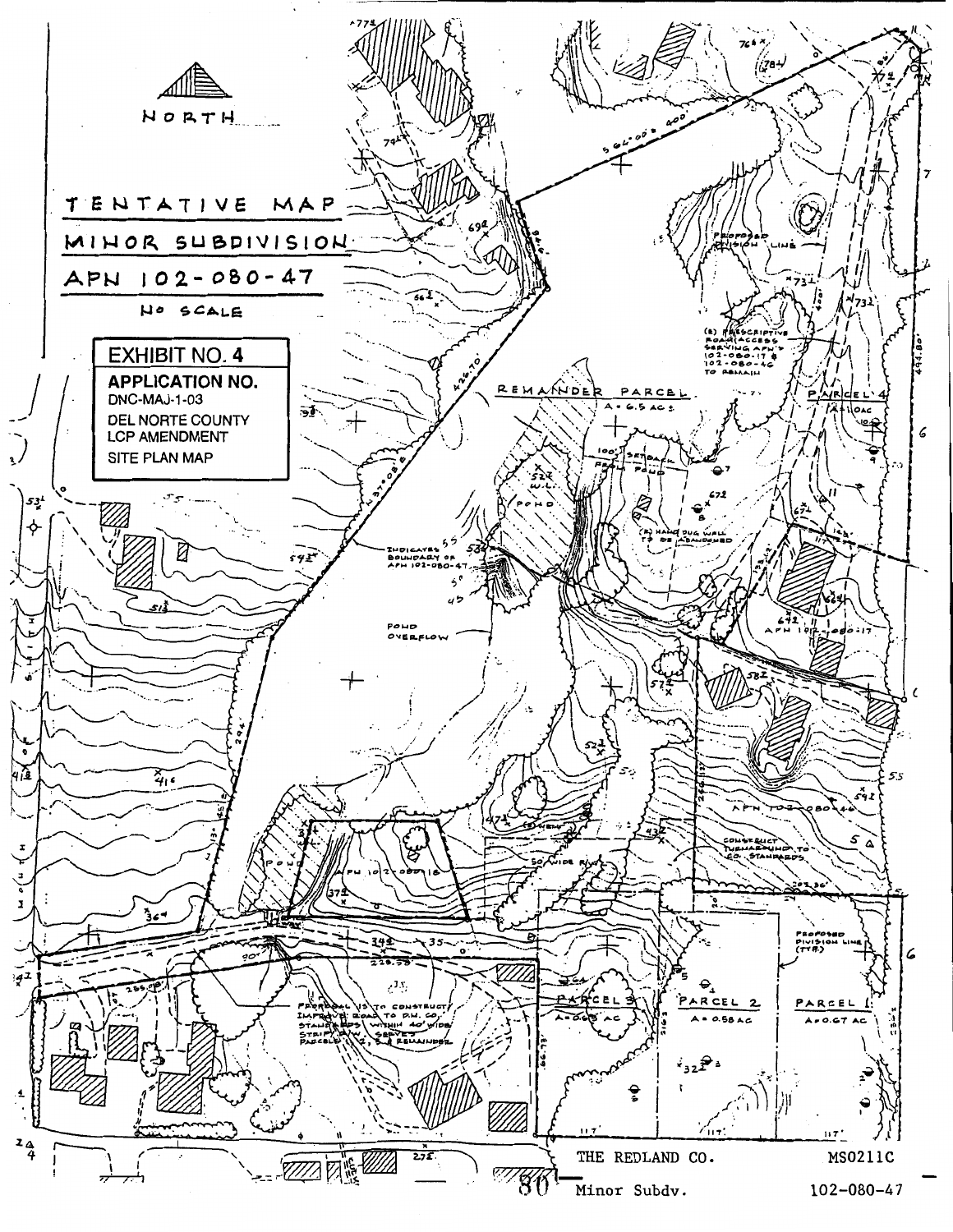

I.See R8502C & R8504C for detailed boundary delineation. \* See Rezone File **\*\* R9502C** 

# EXISTING

Section 21.06.050 Ordinance 83-03 DEL NORTE CO. ZONING MAP AREA B-3 SECTIONS 17 & 20 TWP IS N RGE IW HB & M SMITH RIVER AREA

APPROVED BY PLANNING COMMISSION APPROVED BY BOARD OF SUPERVISORS. COUNTY OF DEL NORTE, CALIFORNIA 83-03: Sept 6,83<br>85-02: Feb 19,85 **BEVISED: 3/23/95** 

> **EXHIBIT NO. 5 APPLICATION NO.** DNC-MAJ-1-03 DEL NORTE COUNTY LCP AMENDMENT ZONING MAP AREA B-3  $(1 of 2)$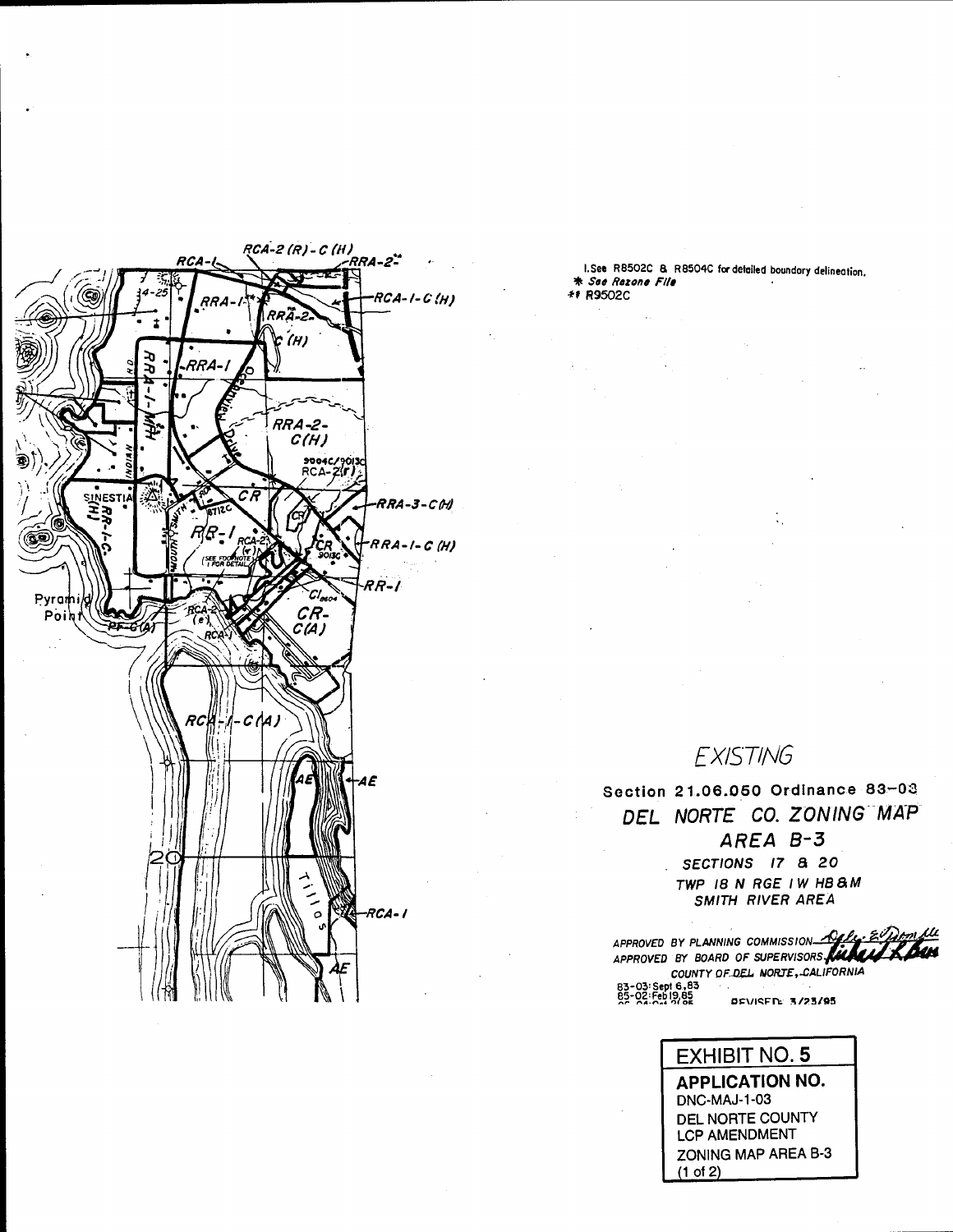

 $2472$ 

I. See R8502C & R8504C for detailed boundary delineation. \*\* *See Rezone File*<br>\*\* R9502C

# REPLACEMENT

Section 21.06.050 Ordinance 83~03 DEL NORTE CO. ZONING MAP *AREA B-3*  SECTIONS 17 & 20 TWP 18 N RGE IW HBSM

SMITH RIVER AREA

 $APPROVED$  BY PLANNING COMMISSION APPROVED BY BOARD<br>APPROVED BY BOARD G COMMISSION <u>Paley</u> & Dom NU<br>OF SUPERVISORS: **ALLAN X DAM** COUNTY OF DEL NORTE, CALIFORNIA 83-03•Sept 6,83<br>85-02•Feb 19,85<br>86-04:00•13195 86-04•0ct 2J,B5 REVISE(}.· 3/23/95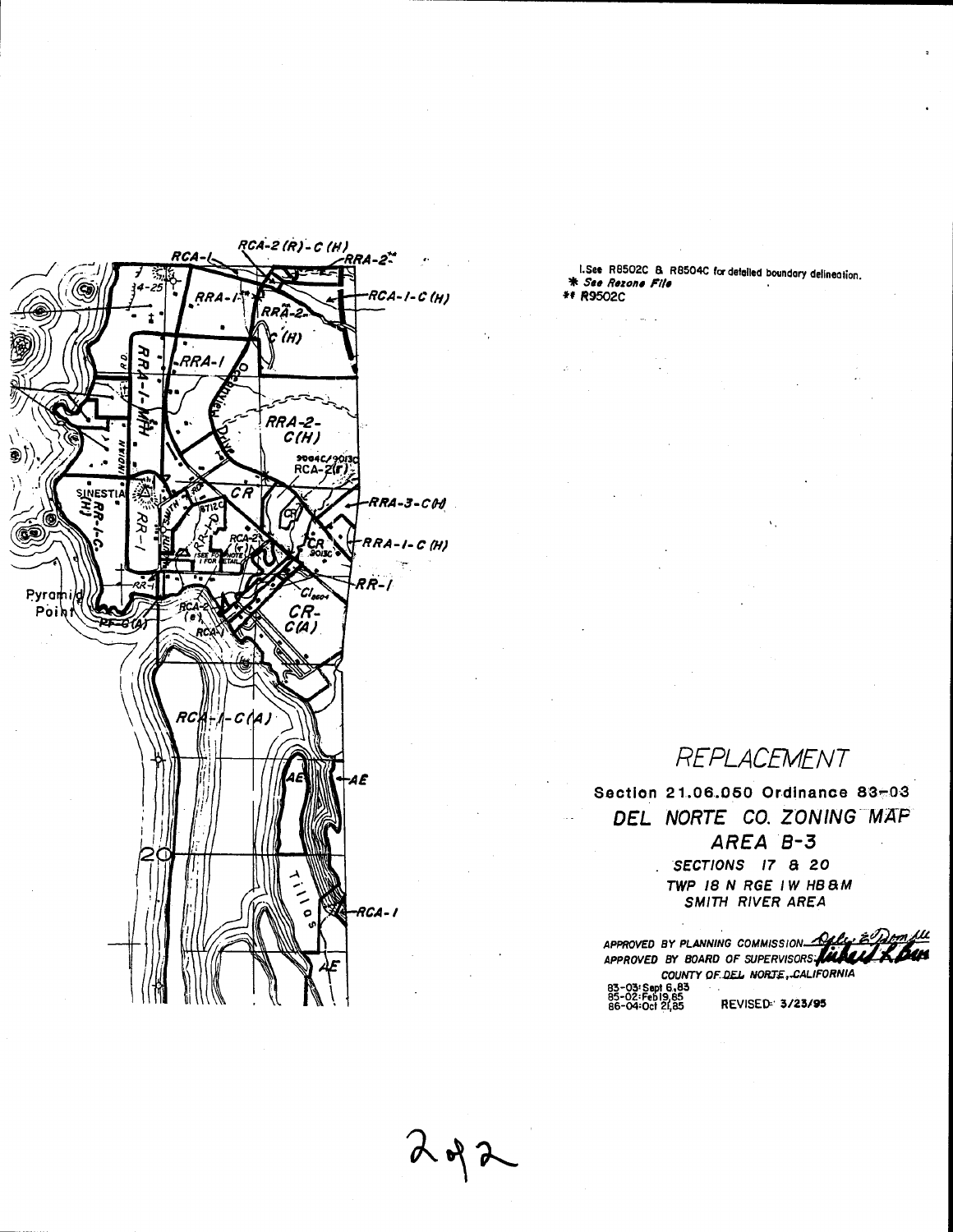# **BOARD OF SUPERVISORS COUNTY OF DEL NORTE STATE OF CALIFORNIA**

## **RESOLUTION NO. 2003-** oos

## **A RESOLUTION OF THE DEL NORTE COUNTY BOARD OF SUPERVISORS SUBMITIING AN ORDINANCE AMENDING ORDINANCE NO. 83-08 AND COUNTY CODE TITLE 21 BY ADOPTING NEW COASTAL ZONING MAP B-3 (Redland) TO THE COASTAL COMMISSION AS AN LCP AMENDMENT**

**WHEREAS,** the County of Del Norte has adopted an ordinance amending the local Coastal Plan and Title 21 Coastal Zoning Ordinance; and

**WHEREAS,** this amendment has been reviewed and processed pursuant to the provisions of the Local Coastal Plan and Title 21 (Coastal Zoning.); and

- **WHEREAS,** a negative declaration has been prepared for the density overlay rezone in compliance with the California Environmental Quality Act; and

**WHEREAS,** this ordinance is intended to be carried out in a manner in conformity with the Coastal Act and the implementing Local Coastal Plan; and

**WHEREAS,** this amendment shall take effect and be enforced thirty (30) days after the date of the passage of the companion ordinance, and after approval of the amendment by the Coastal Commission, whichever is later.

**NOW, THEREFORE, BE IT RESOLVED,** that the Board of Supervisors of the County of Del Norte, State of California do hereby approve the changes as outlined by the attached Ordinance; and

**BE IT FURTHER RESOLVED,** that by submission of such changes to the Coastal Commission for certification, the Board of Supervisors is requesting the subject amendments be identified as requiring rapid and expeditious action.

**PASSED AND ADOPTED** this 14th day of January 2003, by the following polled vote:

AYES: Supervisors Finigan, Reese, Blackburn, McClure & Sampels

NOES: None

ABSENT: None

ATIEST:

 $\int$  is real set of the value Donna M. Walsh, Clerk of the Board of Supervisors, County of Del Norte, State of California

David Finisan<br>Board of Supervisors

**EXHIBIT NO.6 APPLICATION NO.**  DNC-MAJ-1-03 DEL NORTE COUNTY LCP AMENDMENT COUNTY RESOLUTION (1 of 2)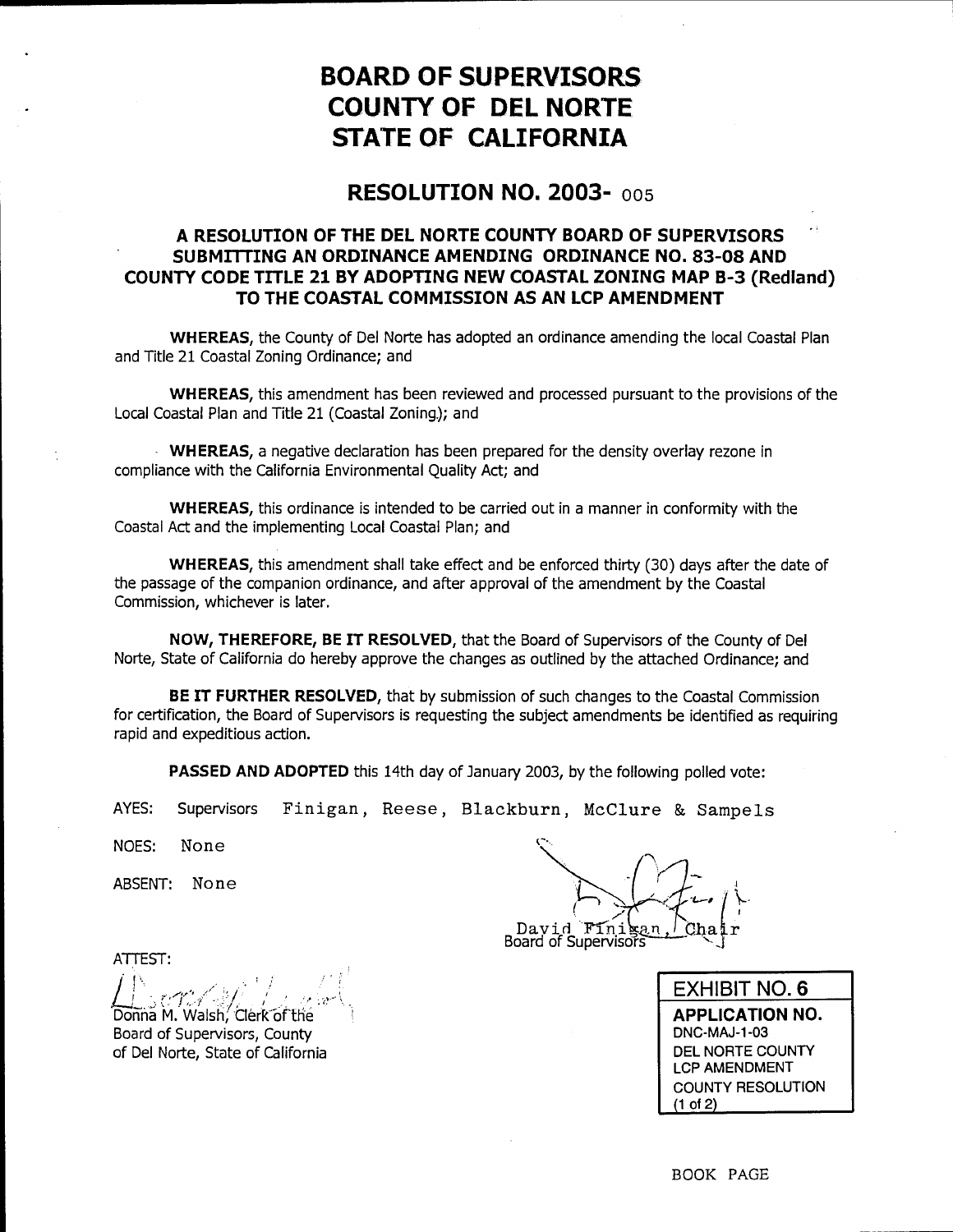

I.See R8502C & R8504C for detailed boundary delineation. \* See Rezone File **\*\* R9502C** 

> Section 21,06:050 Ordinance 83-03 DEL NORTE CO. ZONING MAP  $AREA B-3$ SECTIONS 17 & 20 TWP IB N RGE IW HB AM

**SMITH RIVER AREA** 

ΣĒ.

APPROVED BY PLANNING COMMISSION ALLES APPROVED BY BOARD OF SUPERVISORS.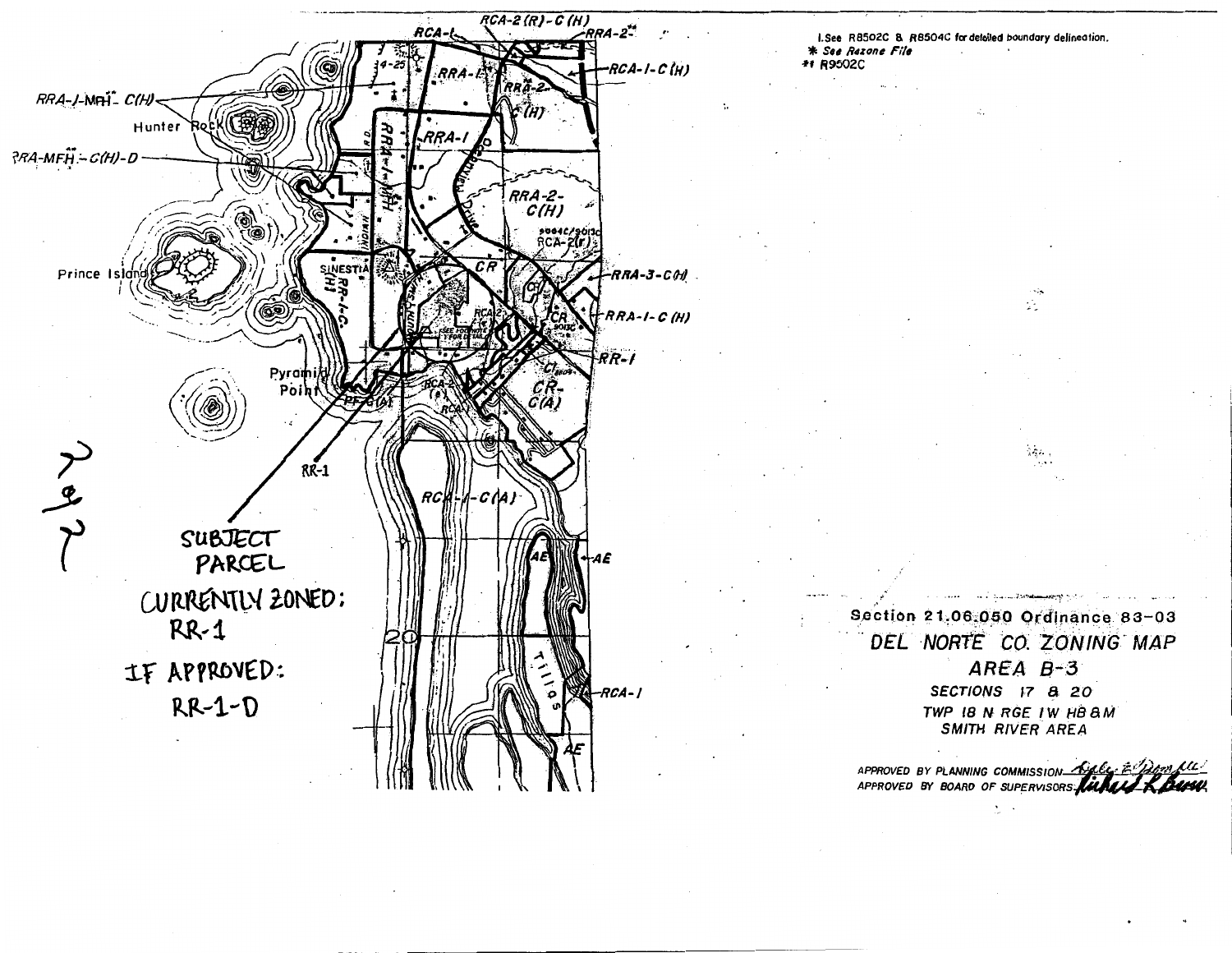## Chapter 21.06 **DISTRICTS**

| Designation.                |                                      |  |
|-----------------------------|--------------------------------------|--|
| Establishment.              |                                      |  |
|                             | Boundary uncertainty--Determination. |  |
| Regulations to govern uses. |                                      |  |

EXHIBIT NO.7 APPLICATION NO. DNC-MAJ-1-03 LCP ZONING ENABLING ORDINANCE CH. 21.06- "ZONING DISTRICTS" (1 of 2)

#### 21.06.010 Designation.

Zoning maps on file.

Sections: 21.06.010 21.06.020 21.06.030 21.06.040 21.06.050

The several classes of districts provided and into which the county may be divided are designated as follows:

| <b>AE</b> Districts   | Agriculture Exclusive District                       |
|-----------------------|------------------------------------------------------|
| A Districts           | <b>Agriculture General District</b>                  |
| Al Districts          | Agriculture Industrial District                      |
| <b>RCA1</b> Districts | General Resource Conservation Area District          |
| <b>RCA2 Districts</b> | Designated Resource Conservation Area District       |
| <b>TPZ Districts</b>  | Timberland Preserve Zone District                    |
| <b>CT</b> Districts   | <b>Coastal Timber District</b>                       |
| <b>RR-1 Districts</b> | <b>Rural Residential District</b>                    |
| <b>RRA</b> Districts  | Rural Residential Agriculture District               |
| R-1 Districts         | One-Family Residence District                        |
| <b>MHP</b> Districts  | Mobilehome Park District                             |
| R-2 Districts         | Low Density Multiple-Family Residence District       |
| R-3 Districts         | High Density Multiple-Family Residence District      |
| <b>PC</b> Districts   | <b>Planned Community District</b>                    |
| C-1 Districts         | Neighborhood Commercial District                     |
| C-2 Districts         | <b>Light Commercial District</b>                     |
| C-3 Districts         | <b>Central Business District</b>                     |
| <b>C-R Districts</b>  | <b>Commercial Recreation District</b>                |
| C-4 Districts         | General Commercial District                          |
| M Districts           | Manufacturing and Industrial District                |
| <b>MP</b> Districts   | Manufacturing and Industrial Performance District    |
| <b>PF</b> Districts   | <b>Public Facilities District</b>                    |
| <b>B</b> Districts    | <b>B</b> Combining District                          |
| C Districts           | C Combining District                                 |
| D Districts           | D Combining District                                 |
| FP1 Districts         | Flood Zone Area-Combining District                   |
| FP2 Districts         | Flood Overflow Area-Combining District               |
| FP3 Districts         | Protected Area Within Flood Zones Combining District |
| MH-1 Districts        | Mobilehome Combining District                        |
| <b>W</b> Districts    | Woodlot Combining District (Ord. 83-03 (part))       |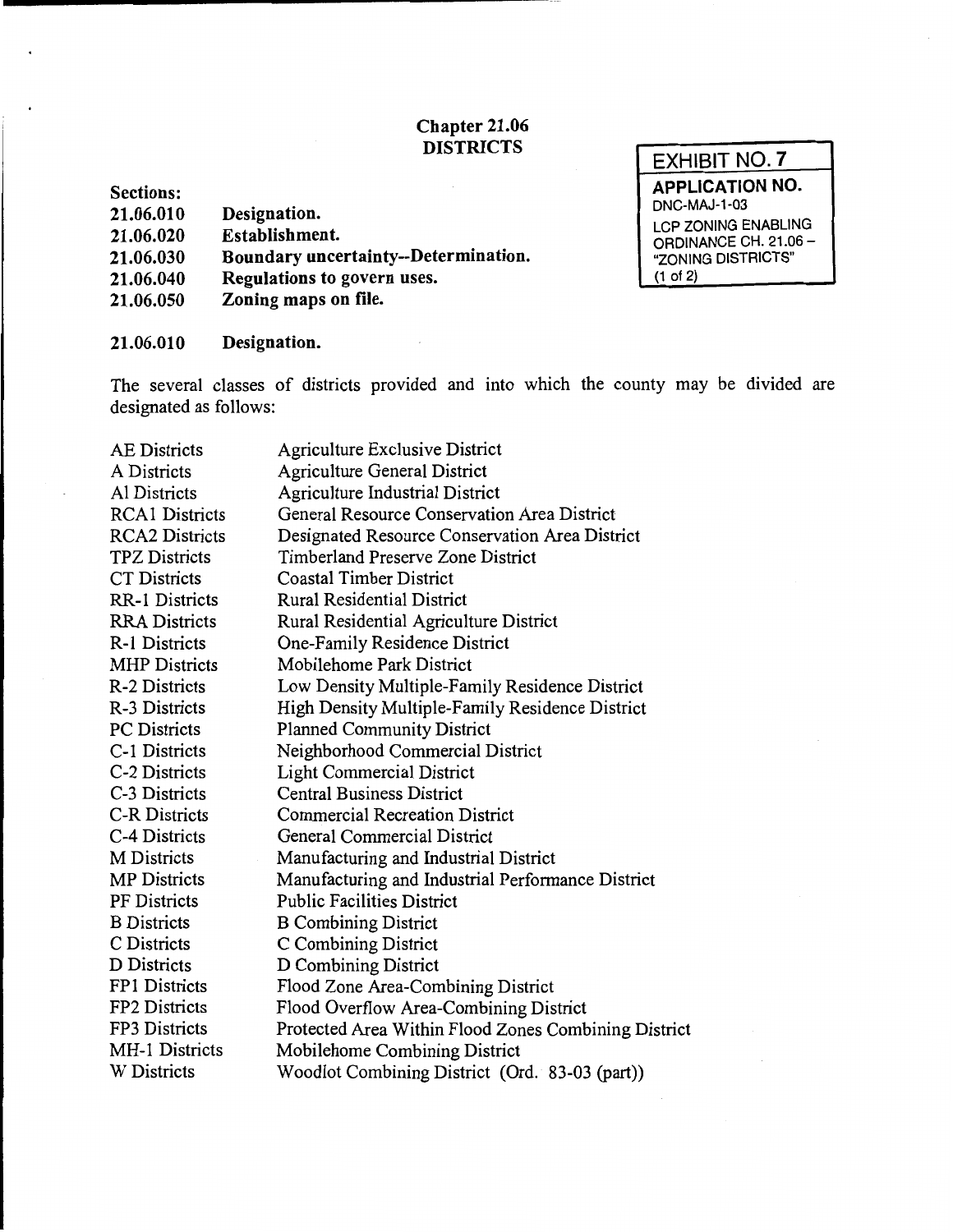## 21.06.020 Establishment.

The designation, location, and boundaries of the aforesaid districts shall be by written description or by delineation on zoning maps which may hereafter be adopted as provided in Chapter 21.50. These maps and all notations, references, data and other information shown thereon shall become a part of these regulations and subject thereto, and all such written descriptions and maps shall constitute Section 21.06.050. (Ord. 83-03 (part))

## 21.06.030 Boundary uncertainty - Determination.

Where uncertainty exists as to the boundaries of any of the aforesaid districts as shown on the zoning maps, the planning commission, upon written application or upon its own motion, shall determine the location of such boundaries. (Ord. 83- 03 (part))

## 21.06.040 Regulations to govern uses.

Except as hereinafter otherwise provided, the following shall apply to established districts:

- A. Upon the establishment by ordinance of any of the districts within the unincorporated areas of the county the regulations for such districts and the provisions set forth in Chapters 21.02 through 21.60 shall apply and be enforced in all such districts.
- B. No development or expansion of development shall occur for any purpose or in any manner other than is included among the uses hereinafter indicated as permitted in the district in which such building, land, development or premises is located.
- C. No development shall be erected, reconstructed or structurally altered to exceed in height the limit hereinafter designated for the district in which such development is located.
- D. No development shall be altered, enlarged or rebuilt, nor shall any open space be encroached upon or reduced in any manner, except in conformity to the yard, building site area and building location regulations hereinafter designated for the district in which such building or open space is located.
- E. No yard or other open space provided about any building for the purpose of complying with provisions of Chapters 21.02 through 21.60 shall be considered as providing a yard or open space for any other building and no yard or other open space on one lot shall be considered as pro- viding a yard or open space for a building on any other lot. (Ord. 83- 03 (part))

## 21.06.050 Zoning maps on file.

This section consists of zoning maps of the county of Del Norte which will be found on file in the county clerk's office. (Ord. 83-03 (part))

 $292$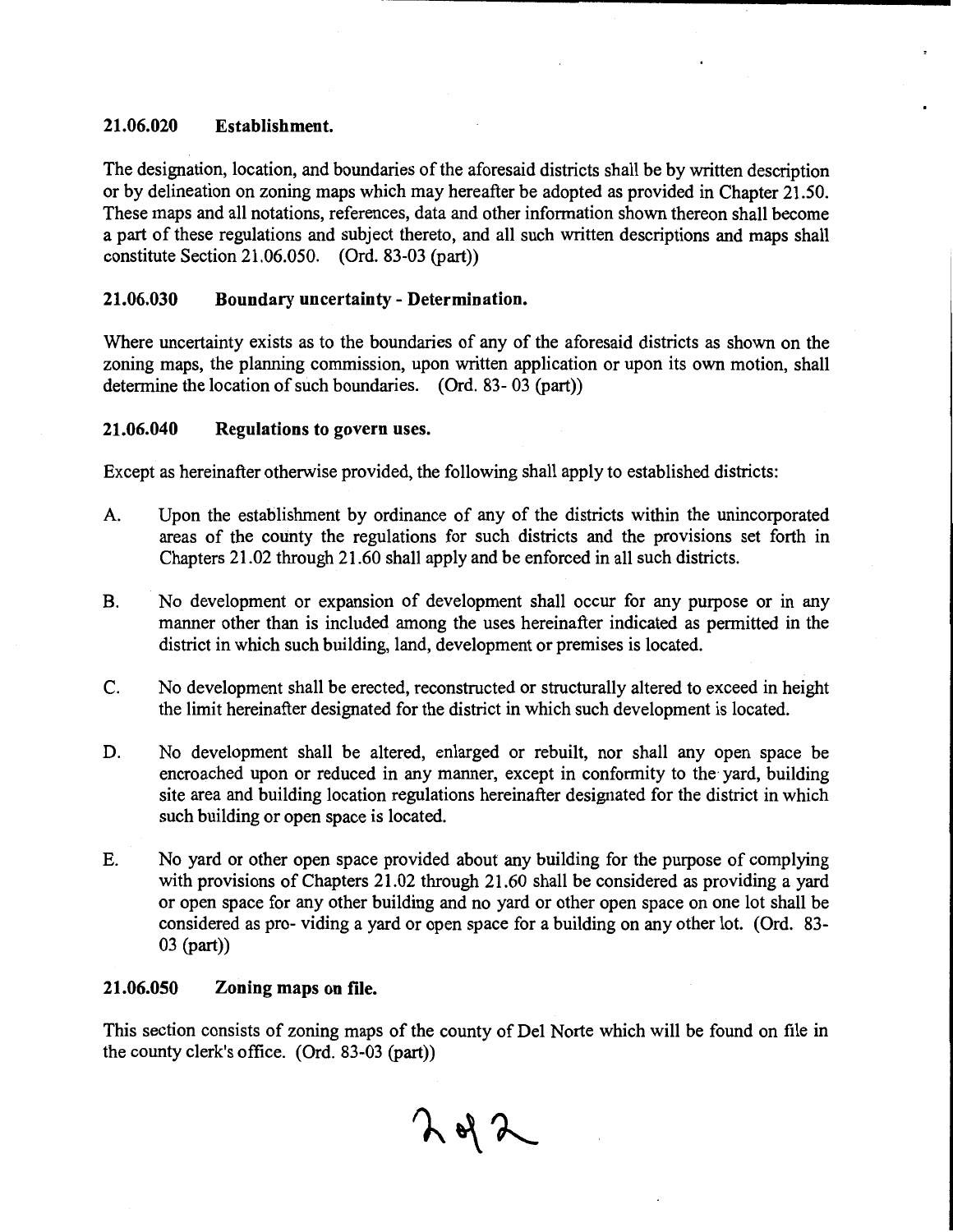#### Chapter 21.16

#### RR-1 RURAL RESIDENTIAL DISTRICT

## Sections:

- 21.16.010 Intent--Purpose.
- 21.16.020 The principal permitted use.
- 21.16.030 Uses permitted with a use permit.
- 21.16.040 Building height limit.
- 21.16.050 Minimum lot area required.
- 21.16.060 Minimum lot width required.
- 21.16.070 Percentage of lot coverage permitted.
- 21.16.080 Front yard required.
- 21.16.090 Side yard required.
- 21.16.100 Rear yard required.

#### 21.16.110 Special yards and distances between buildings required.

#### 21.16.010 Intent---Purpose.

This district classification is designed for the orderly development of rural home- sites in the one acre category, to encourage a suitable environment for family life for those who desire rural residential land. Since there is a limited area within the county which is suitable for rural residential land, this district is intended to protect rural residential uses against encroachment by other uses which may be in conflict therewith. The provisions of this section, therefore, shall be liberally interpreted to apply to rural residential and related services to the end that no other use shall be permitted, and no regulation shall be deemed or construed to interfere with any normal accessory use conducted in conjunction therewith. It is the intention of this section to prevent the further subdividing of rural residential land into lot sizes which might threaten the rural quality of areas zoned RR-1, and changes of zone from RR-1 to another classification are to be made only where such uses are in accord with the General Plan or an adopted specific plan. For the purposes of Section 21.52.020 (A) (4), the rural residential districts uses listed under the principal permitted use section herein shall be considered as the principal permitted use in the California Coastal Zone. Variances and adjustments to the district's requirements and standards shall not be considered a principal permitted use for purposes of Section 21.52.020(A)(4). The following regulations shall apply in the RR-1 district subject to the provisions of Chapters 21.02 through 21.60. (Ord. 83-03(part))

#### 21.16.020 The principal permitted use.

The principal permitted rural residential use includes:

- A. A one-family residence;
- B. Accessory buildings;

EXHIBIT NO.8 APPLICATION NO. DNC-MAJ-1-03 LCP ZONING ENABLING ORDINANCE CH. 21.16- "RURAL RESIDENTIAL ZONING DISTRICT" (1 of 3)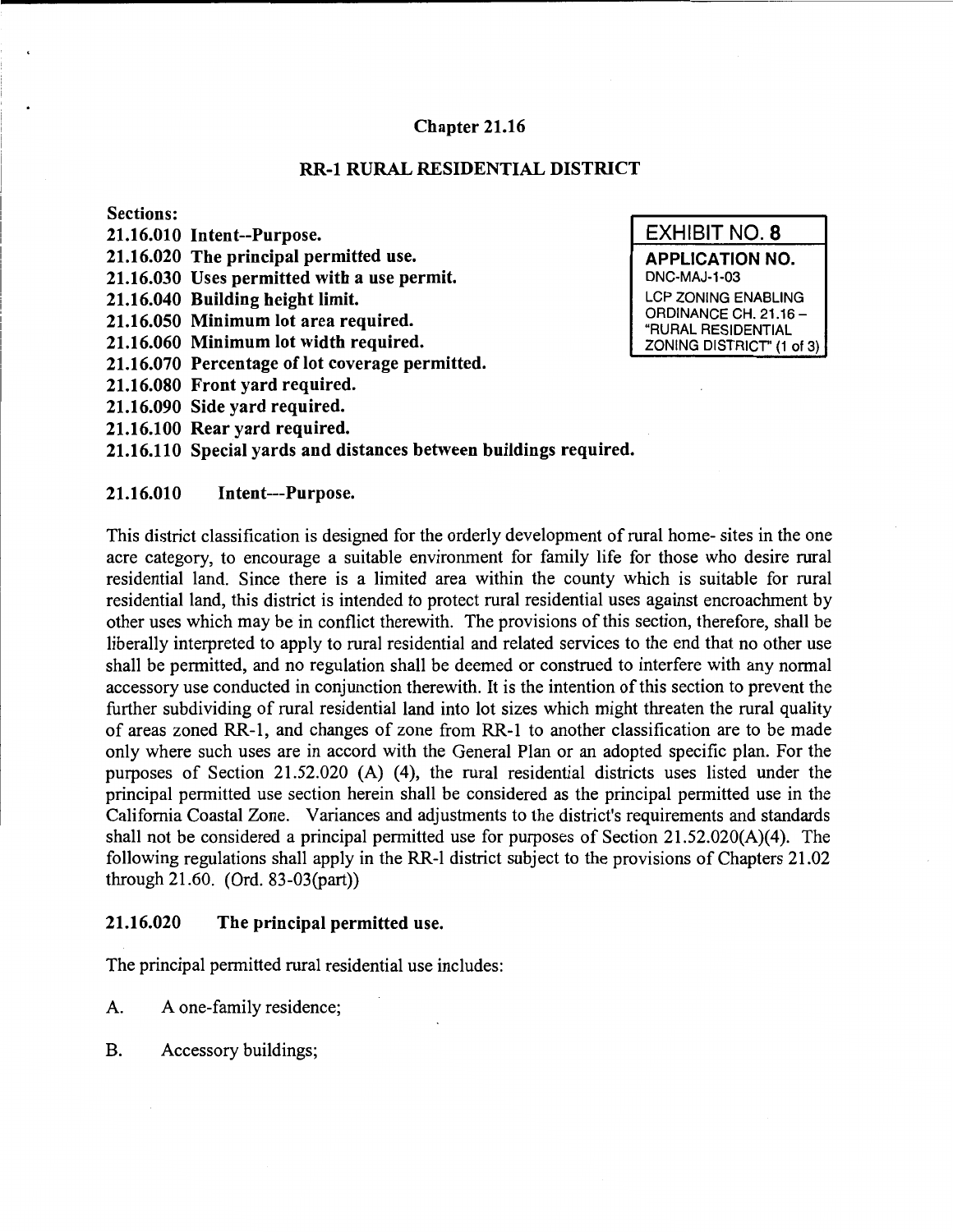C. Animal husbandry, where no more than one horse, mule, cow or steer, nor more than five goats, sheep or similar livestock are kept for each twenty thousand square feet of lot area. (Ord. 94-19 §11, 1995; Ord. 83-03(part))

## 21.16.030 Uses permitted with a use permit.

Uses permitted with a use permit shall be as follows:

- A. Home occupations;
- B. Guest lodging where it is an integral part of the principal one-family residential use;
- C. Animal husbandry, where more than one horse, mule, cow or steer, or more than five goats, sheep or similar livestock are kept for each twenty thousand square feet of lot area. (Ord. 94-19 §12, 1995; Ord. 83-03(part))

## 21.16.040 Building height limit.

Building height limit shall be twenty-five feet. Accessory buildings shall be subject to Section 21.04.140. (Ord. 83-03(part))

## 21.16.050 Minimum lot area required.

Minimum lot area shall be as specified by the planning commission, but in no case less than one acre. (Ord. 83-03(part))

## 21.16.060 Minimum lot width required.

Minimum lot width shall be one hundred feet. (Ord. 83-03(part))

## 21.16.070 Percentage of lot coverage permitted.

Percentage of lot coverage permitted shall be twenty percent. (Ord. 83-03 (part))

## 21.16.080 Front yard required.

Required front yard shall be twenty-five feet. (Also refer to Chapter 21.46.) (Ord. 83-03 (part))

## 21.16.090 Side yard required.

Required side yard shall be ten feet unless the building site is less than one hundred feet in width, in which case side yards of ten percent of the width, but not less than five feet, shall be required. (Ord. 83-03(part))

223

## 21.16.100 Rear yard required.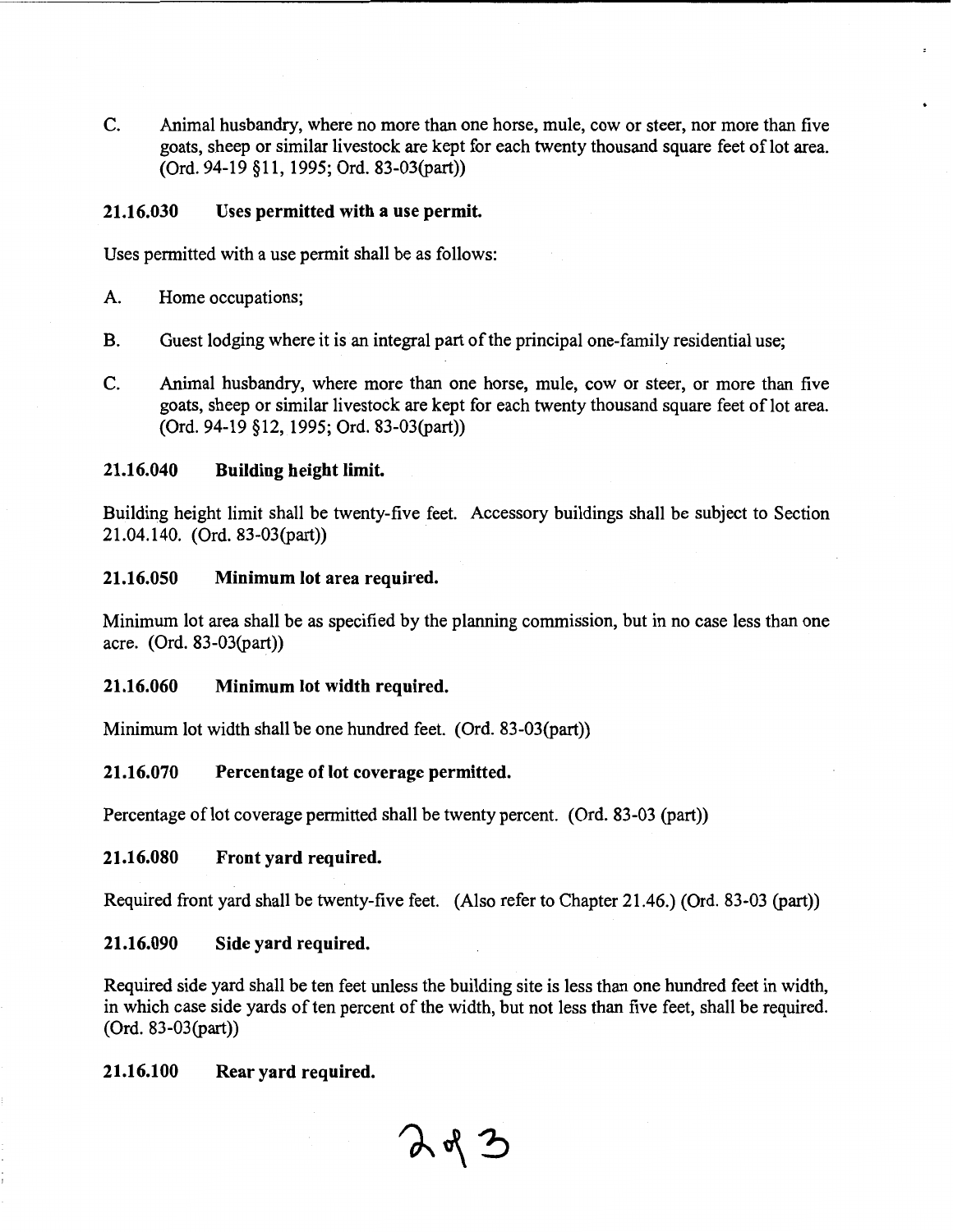Required rear yard shall be twenty feet for main building and five feet for accessory building. (Ord. 83-03(part))

## **21.16.110 Special yards and distances between buildings required.**

- A. Accessory buildings used as barns, stables or farm out-buildings for animals other than small livestock farming shall be not less than twenty feet from side or rear property line, and not less than fifty feet from the front property line, and not less than twenty feet from any dwelling unit on the property.
- B. Yards for the use of any animal husbandry livestock shall be fenced to keep animals not less than twenty feet from any dwelling. (Ord. 83-03(part))

 $393$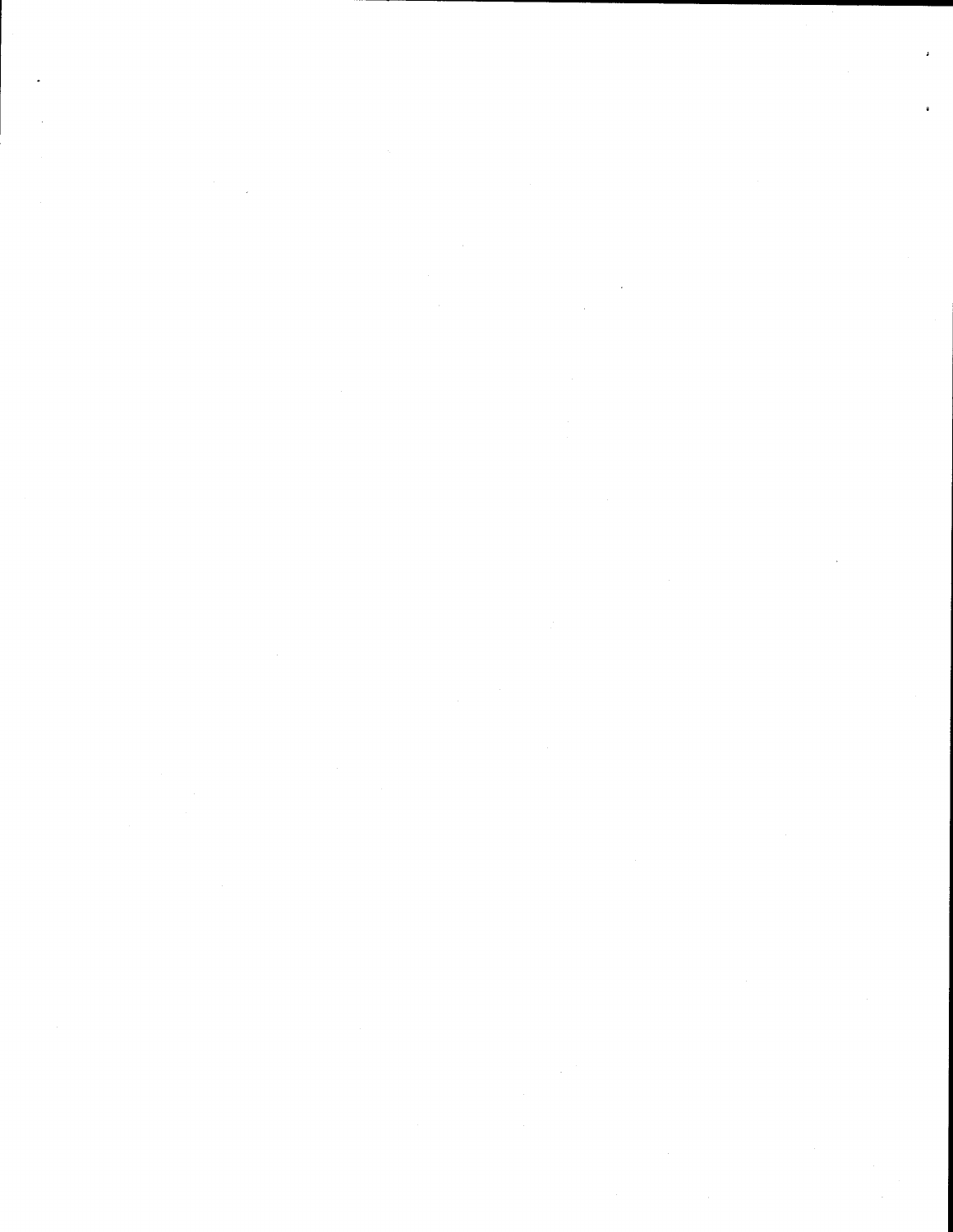## **Chapter 21.36**

## **D COMBINING DISTRICT**

## **Sections:**

| 21.36.010 | Intent.       |
|-----------|---------------|
| 21.36.020 | Application.  |
| 21.36.030 | Restrictions. |

#### **21.36.010 Intent.**

The intent of this chapter is to create a district which, when combined with a basic zoning district, will not allow further land division of lots created by a subdivision. This in tum will allow cluster-type developments, and/or varied lot sizes which would best utilize unique site situations yet remain consistent with density and use requirements of the county General Plan or adopted specific plan. (Ord. 83-03 (part))

## **21.36.020 Application.**

This D district may be combined with any A, RR, R or CT zoning district. The regulations set forth in this chapter shall apply in lieu of the respective regulations specified for the subject district with regard to minimum lot sizes. (Ord. 83-03 (part))

## **21.36.030 Restrictions.**

- A. The D combining district may be utilized on subdivision projects when, because of terrain, site characteristics or overall project design, varying lot sizes or cluster development with mitigating open areas are more desirable than standard uniform lot sizes.
- B. The overall project density shall not exceed the General Plan density requirement for the project site.
- C. The building site area required for each lot shall be shown on the final subdivision map. No further land divisions shall be permitted unless a rezone is granted and the land division is consistent with the General Plan or adopted specific plan density requirement for the total original project site.
- D. A resolution of intention to rezone to the D combining district may be adopted at the time of approval of the tentative map, however, the rezone shall not be in effect until the final subdivision or parcels map has been recorded with the county clerk. (Ord. 83-03 (part))

| <b>EXHIBIT NO. 9</b>                                                                          |
|-----------------------------------------------------------------------------------------------|
| <b>APPLICATION NO.</b><br>DNC-MAJ-1-03                                                        |
| <b>LCP ZONING ENABLING</b><br>ORDINANCE CH. 21.36 -<br>"DENSITY COMBINING<br><b>DISTRICT"</b> |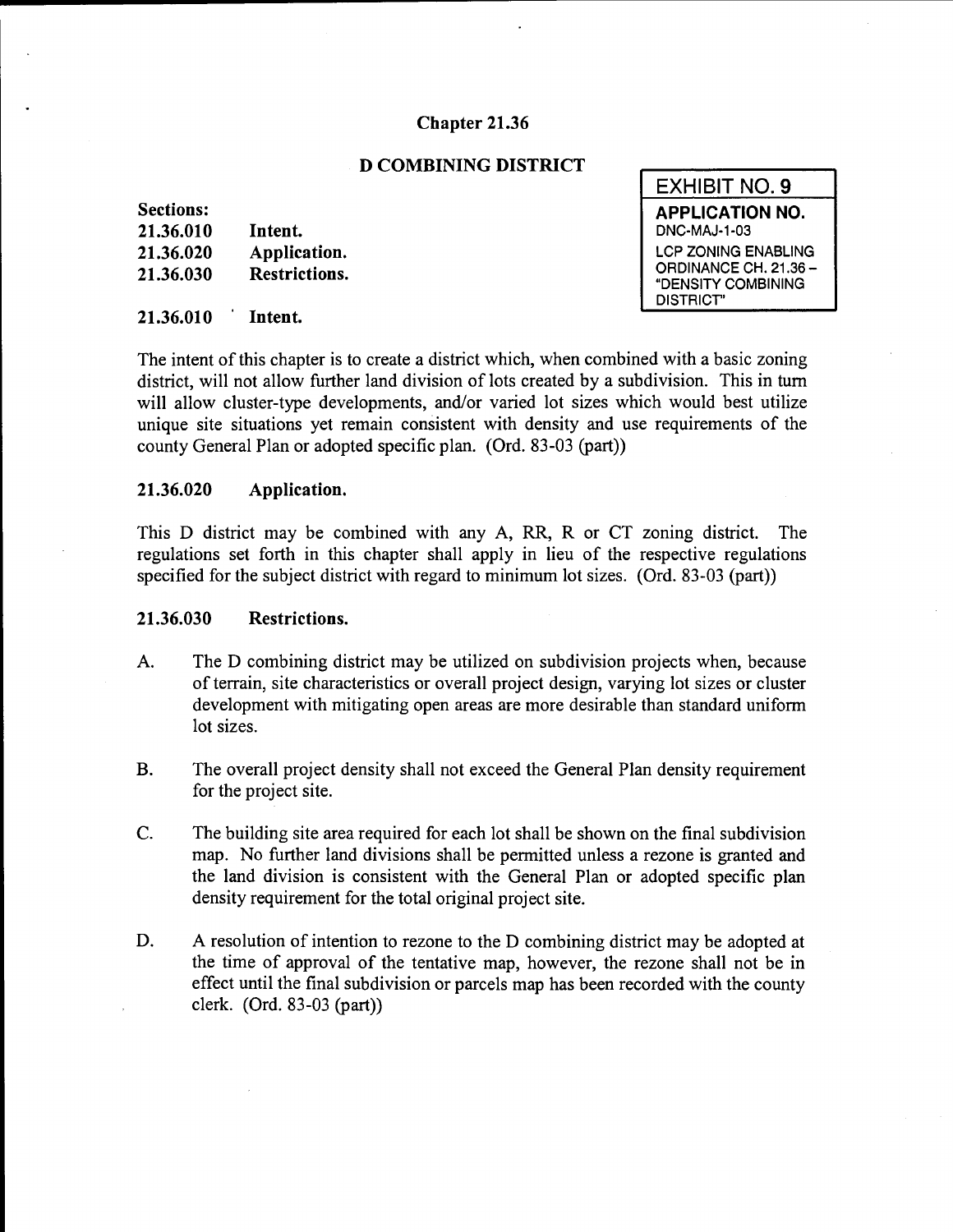**TABLE A** COASTAL ELEMENT LAND USE PLAN AND ZONING CONSISTENCY

| <b>MILUP:</b><br><b>LAND</b><br>USE. |                                                                                                                                                                                                                                                                            |        |                 |                    | $\mathcal{L}_{\mathcal{A}}$ |             |                         |                         | Ŵ.          | $\mathcal{D}$           |             |                         |             |                         |                         |                         |                         | <b>ZONING DISTRICT</b><br>MARCH 2 |             |             | <b>RADIO COMPOSITION</b><br>$\mathcal{L}(\mathcal{X})$ |                         |             |             |                         |             |             |             | A sta Zool     |                         |                         |                         |                         |                         |                         |                         |                         |
|--------------------------------------|----------------------------------------------------------------------------------------------------------------------------------------------------------------------------------------------------------------------------------------------------------------------------|--------|-----------------|--------------------|-----------------------------|-------------|-------------------------|-------------------------|-------------|-------------------------|-------------|-------------------------|-------------|-------------------------|-------------------------|-------------------------|-------------------------|-----------------------------------|-------------|-------------|--------------------------------------------------------|-------------------------|-------------|-------------|-------------------------|-------------|-------------|-------------|----------------|-------------------------|-------------------------|-------------------------|-------------------------|-------------------------|-------------------------|-------------------------|-------------------------|
|                                      | ų                                                                                                                                                                                                                                                                          | $A-20$ | $\ddot{\bm{x}}$ | $\overline{\star}$ | RCA-1                       | RCA-2       | Ę                       | t                       | RR-1        | RRA-I                   | RRA-2       | <b>RRA-3</b>            | RRA-5       | 군                       | МHP                     | $\mathbf{z}$            | 2                       | ပ္စ                               | НDR         | ЮC          | $\mathbf 0$                                            | 3                       | ુ           | ပိ          | ؾ                       | J           | Σ           | Ê           | È.             | ÷                       | $\mathbf \omega$        | $\blacksquare$          | Ē                       | FP <sub>2</sub>         | Ë                       | <b>MH1&amp;2</b>        | ₹                       |
| <b>Res 0-2</b>                       |                                                                                                                                                                                                                                                                            |        | $\mathbf C$     |                    |                             |             |                         |                         | $\bf C$     | $\mathbf c$             |             |                         |             | C                       |                         |                         |                         | C                                 |             |             |                                                        | $\mathbf C$             |             |             |                         |             |             |             |                | $\mathbf C$             | С                       | C                       | С                       | $\mathbf C$             | $\mathbf C$             | $\mathbf C$             |                         |
| <b>Res 0-6</b>                       |                                                                                                                                                                                                                                                                            |        |                 |                    |                             |             |                         |                         |             |                         |             |                         |             | $\mathbf C$             |                         | $\mathbf C$             |                         | $\mathbf C$                       |             |             |                                                        | $\mathbf C$             |             |             |                         |             |             |             |                | $\overline{\mathbf{C}}$ | $\bf C$                 | $\overline{\mathbf{C}}$ | $\mathbf C$             | $\overline{\mathbf{C}}$ | $\mathbf C$             | $\overline{\mathbf{c}}$ |                         |
| $Res 0-15$                           |                                                                                                                                                                                                                                                                            |        |                 |                    |                             |             |                         |                         |             |                         |             |                         |             | $\overline{\mathbf{C}}$ |                         | $\mathbf C$             | $\mathbf C$             | $\mathbf C$                       |             |             |                                                        | $\mathbf C$             |             |             |                         |             |             |             |                | $\overline{\mathbf{C}}$ | $\overline{\mathbf{c}}$ | $\overline{\mathbf{c}}$ | $\overline{\mathbf{c}}$ | $\overline{\mathbf{c}}$ | $\overline{\mathbf{c}}$ |                         |                         |
| <b>Res12-30</b>                      |                                                                                                                                                                                                                                                                            |        |                 |                    |                             |             |                         |                         |             |                         |             |                         |             |                         |                         | $\overline{\mathbf{C}}$ | $\overline{\mathbf{c}}$ | $\mathbf C$                       |             |             |                                                        | $\overline{c}$          |             |             |                         |             |             |             |                | $\overline{\mathbf{c}}$ | $\overline{c}$          | $\overline{\mathbf{c}}$ | $\overline{\mathbf{c}}$ | $\overline{c}$          | $\overline{\mathbf{C}}$ |                         |                         |
| $\overline{GC}$                      |                                                                                                                                                                                                                                                                            |        |                 |                    |                             |             |                         |                         |             |                         |             |                         |             |                         |                         |                         |                         |                                   |             |             |                                                        |                         | $\mathbf C$ | $\mathbf C$ | $\mathbf c$             |             |             |             |                |                         | $\mathbf C$             |                         | $\bf C$                 | $\mathbf C$             | $\mathbf C$             |                         |                         |
| <b>VSC</b>                           |                                                                                                                                                                                                                                                                            |        |                 |                    |                             |             |                         |                         |             |                         |             |                         |             |                         |                         |                         |                         |                                   |             |             |                                                        |                         |             |             | $\overline{\mathbf{c}}$ |             |             |             |                |                         | $\mathbf C$             |                         | $\overline{\mathbf{C}}$ | $\overline{\mathbf{c}}$ | $\overline{\mathbf{C}}$ |                         |                         |
| GI                                   |                                                                                                                                                                                                                                                                            |        |                 |                    |                             |             |                         |                         |             |                         |             |                         |             |                         |                         |                         |                         |                                   |             |             |                                                        |                         |             |             |                         | C           | $\mathbf C$ | $\mathbf C$ |                |                         | $\mathbf C$             |                         | $\mathbf C$             | $\overline{\mathbf{c}}$ | $\overline{\mathbf{c}}$ |                         |                         |
| <b>LI/HC</b>                         |                                                                                                                                                                                                                                                                            |        |                 |                    |                             |             |                         |                         |             |                         |             |                         |             |                         |                         |                         |                         |                                   |             |             |                                                        |                         |             |             |                         | $\mathbf C$ |             | $\mathbf C$ |                |                         | $\bf C$                 |                         | $\overline{\mathbf{c}}$ | $\overline{c}$          | $\overline{\mathbf{C}}$ |                         |                         |
| <b>RR 1/1</b>                        |                                                                                                                                                                                                                                                                            |        |                 |                    |                             |             |                         |                         | $\mathbf C$ | $\overline{\mathbf{c}}$ |             |                         |             |                         |                         |                         |                         | C                                 |             |             |                                                        | $\mathbf C$             |             |             |                         |             |             |             |                |                         | $\overline{\mathbf{C}}$ | C                       | $\mathbf C$             | $\overline{\mathbf{C}}$ | $\overline{\mathbf{c}}$ | $\overline{\mathbf{C}}$ |                         |
| <b>RR1/2</b>                         |                                                                                                                                                                                                                                                                            |        |                 |                    |                             |             |                         |                         |             |                         | $\mathbf C$ |                         |             |                         |                         |                         |                         | $\overline{\mathbf{C}}$           |             |             |                                                        | $\overline{\mathbf{C}}$ |             |             |                         |             |             |             |                |                         | $\overline{\mathbf{C}}$ | $\overline{\mathbf{C}}$ | $\overline{\mathbf{c}}$ | $\overline{\mathbf{c}}$ | $\mathbf C$             | $\overline{\mathbf{c}}$ |                         |
| <b>RR 1/3</b>                        |                                                                                                                                                                                                                                                                            |        |                 |                    |                             |             |                         |                         |             |                         |             | $\overline{\mathbf{C}}$ |             |                         |                         |                         |                         | $\overline{\mathbf{c}}$           |             |             |                                                        | $\overline{\mathbf{c}}$ |             |             |                         |             |             |             |                |                         | $\overline{\mathbf{C}}$ | $\overline{\mathbf{c}}$ | $\overline{\mathbf{c}}$ | $\overline{\mathbf{c}}$ | $\overline{\mathbf{c}}$ | $\overline{c}$          |                         |
| RN                                   |                                                                                                                                                                                                                                                                            |        |                 |                    |                             |             |                         |                         |             | C                       |             |                         |             | $\overline{\mathbf{c}}$ |                         |                         |                         | $\overline{\mathbf{c}}$           |             |             |                                                        | $\overline{\mathbf{C}}$ |             |             |                         |             |             |             |                | $\overline{\mathbf{C}}$ | $\overline{c}$          | $\overline{\mathbf{c}}$ | $\overline{\mathbf{c}}$ | $\overline{\mathbf{c}}$ | $\overline{c}$          | $\overline{\mathbf{c}}$ |                         |
| <b>RMHP</b>                          |                                                                                                                                                                                                                                                                            |        |                 |                    |                             |             |                         |                         |             |                         |             |                         |             |                         | $\overline{\mathbf{C}}$ |                         |                         |                                   |             |             |                                                        |                         |             |             |                         |             |             |             |                |                         | $\mathbf C$             |                         | $\overline{\mathbf{C}}$ | $\mathbf C$             | $\overline{\mathbf{C}}$ |                         |                         |
| $\overline{W}$ 1/2                   |                                                                                                                                                                                                                                                                            |        |                 |                    |                             |             | C                       | $\mathbf C$             |             |                         | $\mathbf C$ |                         |             |                         |                         |                         |                         | $\bf C$                           |             |             |                                                        |                         |             |             |                         |             |             |             |                |                         | $\overline{\mathbf{C}}$ | $\mathbf C$             | $\overline{\mathbf{c}}$ | $\overline{\mathbf{C}}$ | $\overline{\mathbf{c}}$ | $\mathbf C$             | $\overline{\mathbf{c}}$ |
| W <sub>1/3</sub>                     |                                                                                                                                                                                                                                                                            |        |                 |                    |                             |             | $\mathbf C$             | $\overline{\mathbf{C}}$ |             |                         |             | $\mathbf C$             |             |                         |                         |                         |                         | $\overline{\mathbf{c}}$           |             |             |                                                        |                         |             |             |                         |             |             |             |                |                         | $\overline{\mathbf{c}}$ | $\overline{\mathbf{c}}$ | $\overline{\mathbf{c}}$ | $\overline{c}$          | $\overline{\mathbf{c}}$ | $\overline{\mathbf{c}}$ | $\overline{\mathbf{c}}$ |
| $\overline{W}$ 1/5                   |                                                                                                                                                                                                                                                                            |        |                 |                    |                             |             | $\overline{\mathbf{c}}$ | $\overline{\mathbf{c}}$ |             |                         |             |                         | $\mathbf C$ |                         |                         |                         |                         | $\overline{\mathbf{c}}$           |             |             |                                                        |                         |             |             |                         |             |             |             |                |                         | $\overline{\mathbf{c}}$ | $\overline{\mathbf{C}}$ | $\overline{\mathbf{c}}$ | $\overline{\mathbf{C}}$ | $\overline{\mathbf{c}}$ | $\overline{\mathbf{C}}$ | $\overline{\mathbf{c}}$ |
| <b>A Prime</b>                       | $\overline{\mathbf{c}}$                                                                                                                                                                                                                                                    |        |                 |                    |                             |             |                         |                         |             |                         |             |                         |             |                         |                         |                         |                         |                                   |             |             |                                                        |                         |             |             |                         |             |             |             |                |                         | $\overline{\mathbf{c}}$ |                         | $\overline{\mathbf{c}}$ | $\overline{\mathbf{c}}$ | $\mathbf C$             | $\overline{\mathbf{c}}$ |                         |
| <b>GA 20</b>                         |                                                                                                                                                                                                                                                                            | C      |                 |                    |                             |             |                         |                         |             |                         |             |                         |             |                         |                         |                         |                         |                                   |             |             |                                                        |                         |             |             |                         |             |             |             |                |                         | C                       | C                       | $\overline{\mathbf{c}}$ | $\mathbf C$             | $\mathbf C$             |                         |                         |
| GA <sub>5</sub>                      |                                                                                                                                                                                                                                                                            |        | $\mathbf C$     |                    |                             |             |                         |                         |             |                         |             |                         |             |                         |                         |                         |                         |                                   |             |             |                                                        |                         |             |             |                         |             |             |             |                |                         | $\overline{\mathbf{C}}$ | $\overline{\mathbf{C}}$ | $\overline{\mathbf{c}}$ | $\mathbf C$             | $\overline{\mathbf{C}}$ |                         |                         |
| ${\bf AI}$                           |                                                                                                                                                                                                                                                                            |        |                 | $\mathbf C$        |                             |             |                         |                         |             |                         |             |                         |             |                         |                         |                         |                         |                                   |             |             |                                                        |                         |             |             |                         |             |             |             |                |                         | $\overline{\mathbf{c}}$ |                         | $\overline{\mathbf{c}}$ | $\overline{\mathbf{c}}$ | $\overline{\mathbf{c}}$ |                         |                         |
| TP                                   |                                                                                                                                                                                                                                                                            |        |                 |                    |                             |             | $\mathbf C$             | $\overline{\mathbf{c}}$ |             |                         |             |                         |             |                         |                         |                         |                         |                                   |             |             |                                                        |                         |             |             |                         |             |             |             |                |                         | C                       |                         | $\overline{\mathbf{c}}$ | $\overline{\mathbf{C}}$ | $\overline{\mathbf{c}}$ |                         |                         |
| Non TPZ                              |                                                                                                                                                                                                                                                                            |        |                 |                    |                             |             |                         | $\overline{\mathbf{c}}$ |             |                         |             |                         |             |                         |                         |                         |                         |                                   |             |             |                                                        |                         |             |             |                         |             |             |             |                |                         | $\overline{\mathbf{c}}$ | $\overline{\mathbf{C}}$ | $\overline{\mathbf{c}}$ | $\mathbf C$             | $\overline{\mathbf{c}}$ |                         |                         |
| PF                                   |                                                                                                                                                                                                                                                                            |        |                 |                    |                             |             |                         |                         |             |                         |             |                         |             |                         |                         |                         |                         |                                   |             |             |                                                        |                         |             |             |                         |             |             |             | C              |                         | $\overline{\mathbf{c}}$ |                         | $\overline{c}$          | $\mathbf C$             | $\overline{\mathbf{C}}$ |                         |                         |
| <b>RCA</b>                           |                                                                                                                                                                                                                                                                            |        |                 |                    | $\mathbf C$                 | $\mathbf C$ | $\mathbf C$             |                         |             |                         |             |                         |             |                         |                         |                         |                         |                                   |             | $\mathbf C$ |                                                        |                         |             |             |                         |             |             |             |                |                         | $\overline{\mathbf{C}}$ |                         | $\overline{\mathbf{c}}$ | $\overline{\mathbf{C}}$ | $\overline{\mathbf{c}}$ |                         |                         |
| $HD-C$                               |                                                                                                                                                                                                                                                                            |        |                 |                    |                             |             |                         |                         |             |                         |             |                         |             |                         |                         |                         |                         |                                   | $\mathbf C$ |             |                                                        |                         |             |             |                         |             |             |             |                |                         |                         |                         |                         |                         |                         |                         |                         |
| $HD-R$                               |                                                                                                                                                                                                                                                                            |        |                 |                    |                             |             |                         |                         |             |                         |             |                         |             |                         |                         |                         |                         |                                   |             |             | $\mathbf C$                                            |                         |             |             |                         |             |             |             |                |                         |                         |                         |                         |                         |                         |                         |                         |
| $\bf G$                              |                                                                                                                                                                                                                                                                            |        |                 |                    |                             |             |                         |                         |             |                         |             |                         |             |                         |                         |                         |                         |                                   |             |             |                                                        | C                       |             |             |                         |             |             |             |                |                         |                         |                         |                         |                         |                         |                         |                         |
| $ {\bf C} $                          | Consistent                                                                                                                                                                                                                                                                 |        |                 |                    |                             |             |                         |                         |             |                         |             |                         |             |                         |                         |                         |                         |                                   |             |             |                                                        |                         |             |             |                         |             |             |             | <b>EXHIBIT</b> |                         |                         |                         |                         |                         |                         |                         |                         |
| $\Box$                               | <b>Not Consistent</b>                                                                                                                                                                                                                                                      |        |                 |                    |                             |             |                         |                         |             |                         |             |                         |             |                         |                         |                         |                         |                                   |             |             |                                                        |                         |             |             | <b>NSISTENC</b>         |             |             |             |                |                         |                         |                         |                         |                         |                         |                         |                         |
| $\,^{\star}$                         | <b>DNG-MAJ-1-03<br/>LCP ZONING ENABLING<br/>ORDINANCE TABLE A -<br/>COASTAL ELEMENT LAND</b><br>"USE PLAN AND ZONING<br><b>APPLICATION NO.</b><br>$ \varepsilon $<br><b>ZONING</b><br>MATRIX"<br>When assigned density does not exceed General Plan Density<br>$ \vec{0} $ |        |                 |                    |                             |             |                         |                         |             |                         |             |                         |             |                         |                         |                         |                         |                                   |             |             |                                                        |                         |             |             |                         |             |             |             |                |                         |                         |                         |                         |                         |                         |                         |                         |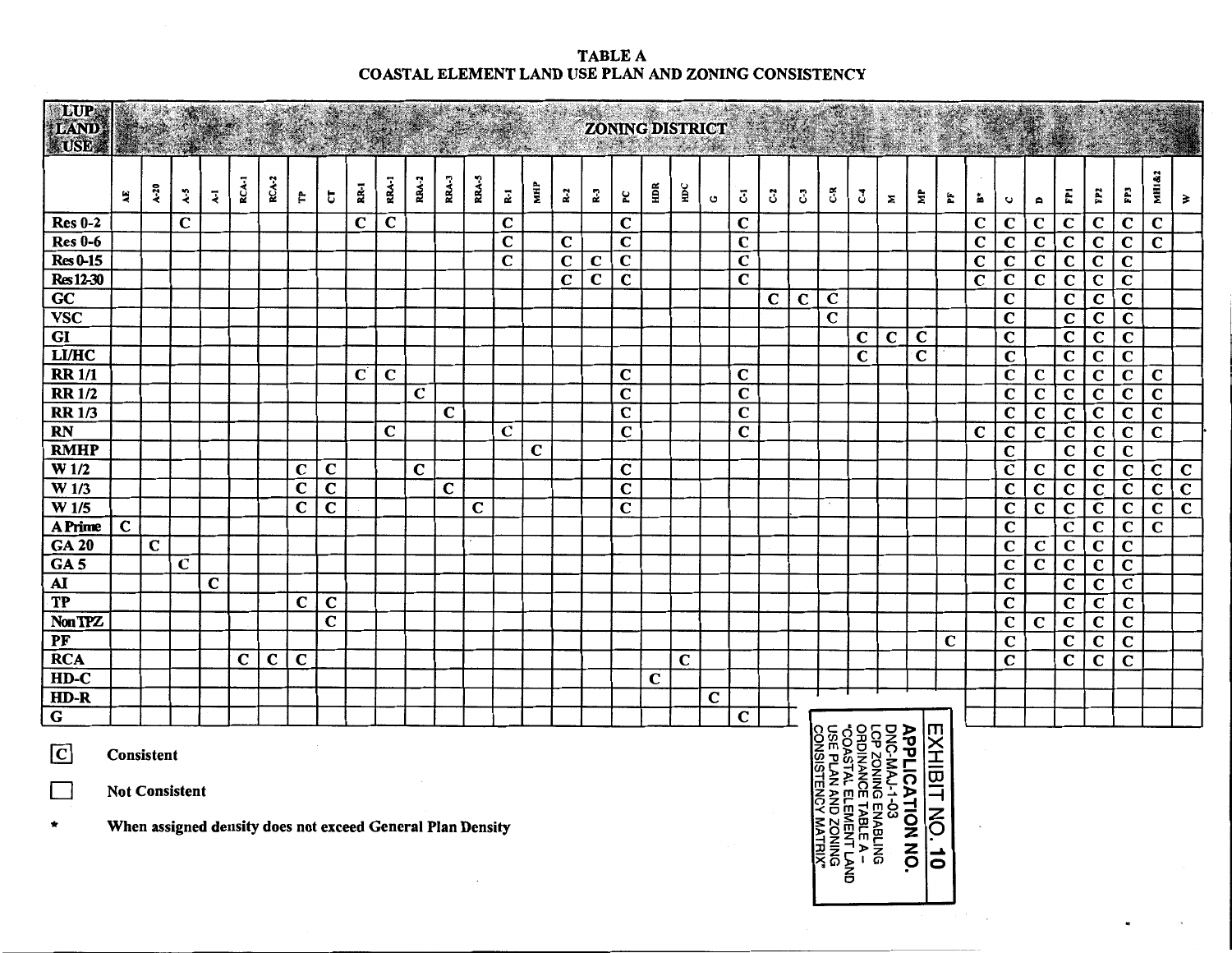not be converted to nonagricultural use unless such conversion would concentrate development consistent with section 30250.

This language is substantially different from the rejected portions of the Bei section 30218 provided that nonprime agricultural land should not be conve even in part, if that would "increase tax assessments on nearby agricultural) 30220 which stated that land divisions "shall not be permitted to reduce agri that could be uneconomic or impractical for continued agricultural producti< or on adjoining parcels"; and proposed section 30221 which would not have agricultural land to be divided if that would "have an adverse economic effe preservation of agricultural lands" (italics added).

**EXHIBIT NO. 11 APPLICATION NO.**  DNC-MAJ-1-03 EXCERPT, BILLINGS V. CALIFORNIA COASTAL COMMISSION (1 of 2)

 $\overline{ }$ 

The Legislature in rejecting the above provisions and adopting section 30242 chose the more limited approach of permitting the conversion of nonprime agricultural land to nonagricultural use where such conversion would concentrate development consistent with section 30250. Here, in view of the owners' affidavits indicating that they would dedicate the land to agricultural use, there is no evidence of any conversion of the land to a nonagricultural use.

[ 4] Section 30250, quoted so far as pertinent above at page 737, first requires that a new development shall not be located in a previously **[103 Cal.App.3d 741]** undeveloped area fn. 14 unless there are adequate public services and the development "will not have significant adverse effects, either individually or cumulatively, on coastal resources."

The Commission did not find that the owners' minor subdivision would have a significant adverse effect. Rather, the Commission's finding as to sections 30241, 30242 and 30250 focused on its future adverse effect, as it "would encourage similar divisions of other large parcels" and threaten the continued viability of the mainly low intensive agriculture economy of the area. The Commission thus erroneously relied on the precedential impact of the owners' proposed minor subdivision and the difficulty of rejecting other future requests for similar minor subdivisions. Further, the Commission could not base its refusal of the permit on such a speculative future contingency. The Commission clearly has the authority to prohibit any future development whose cumulative effect is both significant and adverse.

The Commission urges that its reference to "significant effect" is sufficient, and points to its reliance on section 21083, fn. 15 a part of the California Environmental Quality Act (CEQA). We note that the particular language ofthis CEQA provision has been construed to include favorable as well as unfavorable effects on the environment (Wildlife Alive v. Chickering (1976) 18 Cal.3d 190, 206 [132 Cal.Rptr. 377, 553 P.2d 537]). As the Legislature did not repeat CEQA's elaborate definition of cumulatively in section 30250, and specifically used the narrower term "significant adverse effect," we do not think "probable future projects" can or should be read into the term "cumulatively," as used in section 30250. Thus, the term should be given its everyday common sense definition. We conclude that the Commission erred in considering the precedential effect of the owners' minor subdivision. ·

The evidence does not and cannot support a finding of a significant adverse effect. The addition of two residences and two barns on the two **[103 Cal.App.3d 742]** smaller parcels, the increase in water use and additional traffic, while it may be significant, is not adverse. The Commission's finding is not supported by the evidence and does not meet the statutory requirement.

[ 5] We turn next to the second requirement of section 30250, namely, that land divisions shall be permitted only where 50 percent of the usable parcels in the area have been developed fn. 16 and "the created parcels would be no smaller than the average size of surrounding parcels" (italics added).

To ascertain the "surrounding parcels," the Commission applied its interpretative guideline of the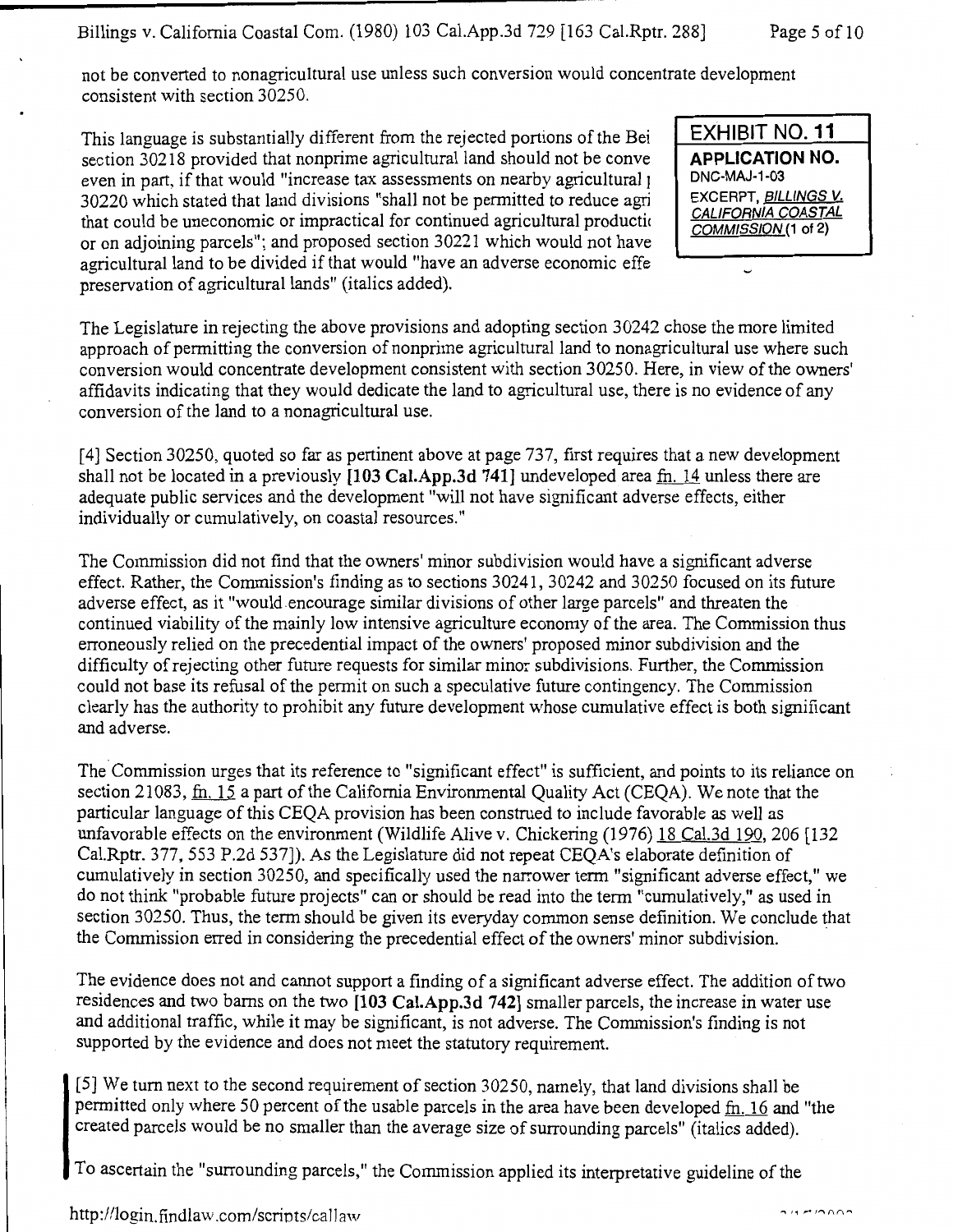parcels within one-fourth of a mile of the property; thus, the Commission considered eight parcels. As these 8 parcels range in size from *5* to 750 acres, and *5* are over 100 acres, the average (mean) size is 286 acres. While the use of the one-fourth mile guideline may not be unreasonable, per se, or in other cases, we think the Commission's use of this guideline in the instant case was arbitrary. The record indicates that at the Regional Commission proceedings, the Regional Commission and the owners had agreed that the "surrounding area" was comprised of the 32 parcels along Stage Road between Pescadero and San Gregorio. This area has a distinctive rural and agricultural character, and is similar to the owners' property. Of these 32 parcels, 22 have already been developed; 10 have not. Fifteen of the 32 parcels are under 16 acres in size;  $\text{fn}$ , 17 4 are about 40 acres or more  $\text{fn}$ , 18 and 13 are over 100 acres or more. fh. 19

The record indicates that the Commission also determined that "average" meant the arithmetic mean, computed by adding the total acreage of the eight parcels within the quarter-mile radius and dividing this figure by the number of parcels. The result was the mean of 286 acres, which the Commission then determined made the proposed new parcels of 25 and 26 acres smaller than 50 percent of the "average" in the surrounding area. The Commission also reasoned that it was required to use an arithmetic definition of average in order to have an objective standard and to carry out the legislative intent of preventing "leap frog" development. The Commission's approach ignores the fact that since **[1 03 Cai.App.3d 743]** some of the surrounding parcels are so large, the arithmetic mean is necessarily "skewed," even when properly computed on the basis of 32 parcels. Using this mean figure of 137, over 2/3 of the parcels (22 of 32) are "below average" and 40 percent of the parcels (13 of 32) are about 1/10 as large as the "average," an absurd result.

The owners urge that if an arithmetic figure is appropriate, the arithmetic median (half above and half below) is more appropriate as it produces an average of 40 acres, the average (mean) size of the three new parcels to be created by their proposed minor subdivision.

The Legislature's use of the term "average," of course, is ambiguous. In an arithmetic sense, the term could describe either the mean, the median or the mode (the most frequently met figure).

While we can understand the Commission's search for a readily ascertainable and objective arithmetic standard, both in terms of the one-quarter mile guideline, and the arithmetic mean, we do not think that the Legislature intended such a standard. As no particular definition for "average" was provided, we can only conclude that the Legislature used "average" in its everyday sense of the term, to mean typical or representative. Applying this definition to the 32 parcels in the surrounding area, the record indicates that the 25-and 26-acre size of the 2 parcels to be created is no smaller than the average size of the 32 surrounding parcels.

We conclude that the Commission also abused its discretion and acted arbitrarily in applying its onequarter mile guideline and construing "average" as the arithmetic mean. It follows that the record does not support the Commission's finding that the owners' proposed minor subdivision was contrary to section 30250.

[6] The Commission also found that because of the increase in traffic on Highway 1 and in water use, the owners' proposed minor subdivision was prohibited by section  $30254$ , set forth below. fn. 20 The record indicates that this finding also was predicated on the precedential nature of the development and future traffic and water problems rather than the additional burden of the two additional residences and related farm buildings. **[103 Cal.App.3d 744]** 

Specifically, the Commission found that as the instant subdivision could not be distinguished from many similar parcels, it would conflict with the requirement that limited public services be reserved for coastal-dependent and visitor serving uses. Section 30254, however, requires that the new development, because of its effect on limited existing services, would preclude coastal dependent and other preferred

http://login.findlaw com/scripts/callow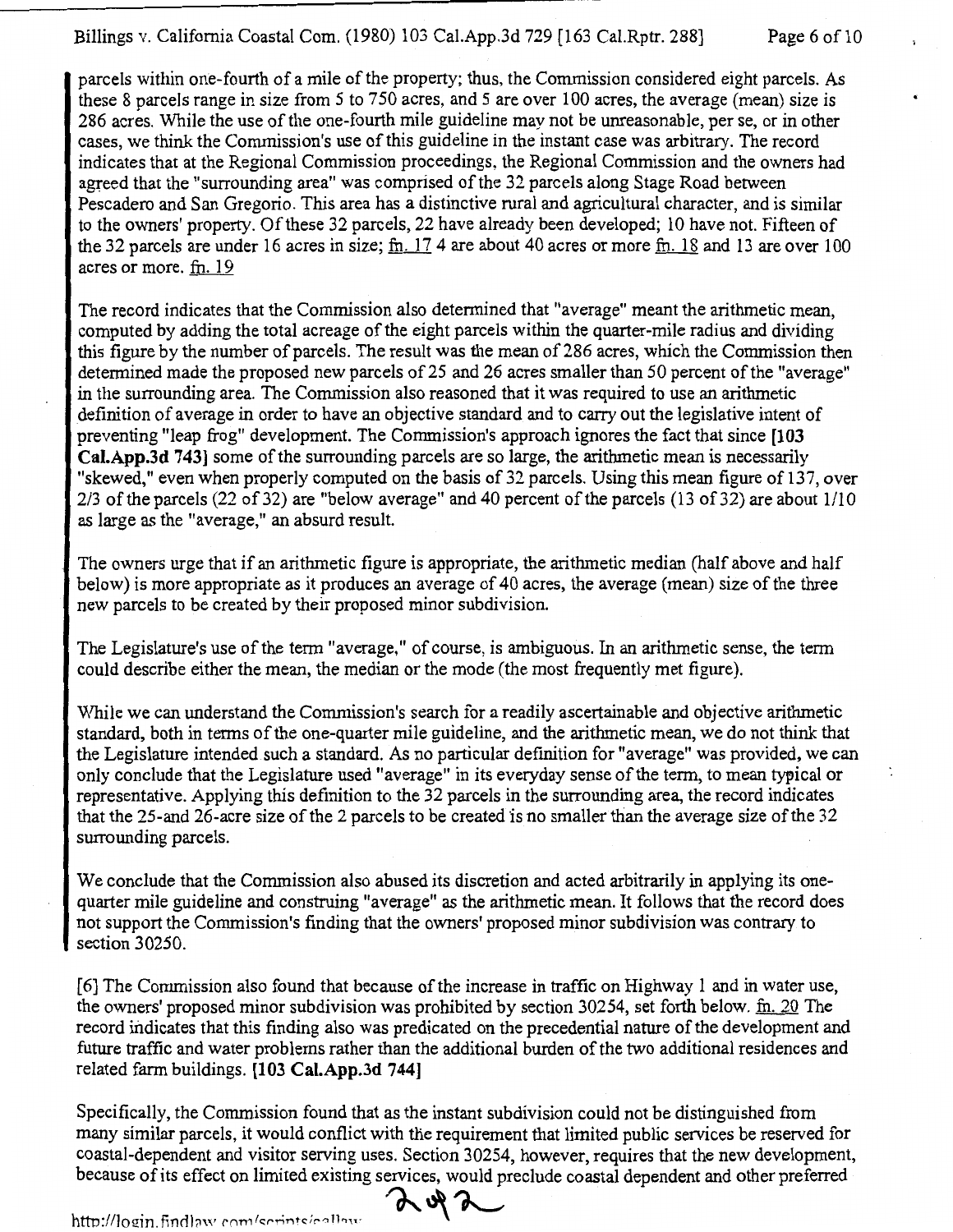## LOT SIZE STUDY FOR SUBDIVISION OF ASSESSORS PARCEL NO. 102-080-47 PLANNING AREA NO. 1, SMITH RIVER SUB-SECTION OF THE COUNTY OF DEL NORTE'S LOCAL COASTAL PROGRAM THE REDLAND COMPANY, APPLICANT

| <b>ASSESSORS</b> | <b>SIZE</b> |
|------------------|-------------|
| <b>PARCEL NO</b> | (SQ. FT.)   |
| 102-080-31       | 9425        |
| 102-080-41       | 9731        |
| 102-080-30       | 10838       |
| 102-080-39       | 10909       |
| 102-080-40       | 10909       |
| 102-080-42       | 11231       |
| 102-080-50       | 13068       |
| 102-080-18       | 14201       |
| 102-080-37       | 15034       |
| 102-080-36       | 15284       |
| 102-080-43       | 16685       |
| 102-080-26       | 16815       |
| 102-080-38       | 20452       |
| 102-080-29       | 20800       |
| 102-080-27       | 21735       |
| 102-080-17       | 21780       |
| 102-080-28       | 21780       |
| 102-080-34       | 22670       |
| 102-080-35       | 24670       |
| 102-080-51       | 28453       |
| 102-080-24       | 33731       |
| 102-080-58       | 40946       |
| 102-080-61       | 42688       |
| 102-080-16       | 43560       |
| 102-080-53       | 43560       |
| 102-080-54       | 43560       |
| 102-080-62       | 43560       |
| 102-080-46       | 49658       |
| 102-080-33       | 54290       |
| 102-080-23       | 54450       |
| 102-080-59       | 68389       |
| 102-080-52       | 69696       |
| 102-080-60       | 74923       |
| 102-080-32       | 91381       |
| 102-080-57       | 99752       |
| <b>TOTAL</b>     | 1190614     |

EXHIBIT NO. **12 APPLICATION NO.**  DNC-MAJ-1-03 DEL NORTE COUNTY LCP AMENDMENT LOT SIZE STUDY (1 of 2)

 $n = 35$  min = 9,425 sq. ft. (0.21 ac.) max = 99, 752 sq. ft. (2.28 ac.)  $\Sigma$  = 1.190.614 sq. ft. (27.33 ac. total net parcel area)  $\mu = \sum/n = 1,190.614 \div 35 = 34,017$  sq. ft. (.78 ac.)  $median = 22,670$  sq. ft. (.52 ac.) mode =  $43,560$  sq. ft. (1.0 ac.)

## Data Sources: First American Real Estate Solutions. LLC (gross parcel sizes) County of Del None- Community Development Depanment (net parcel sizes)